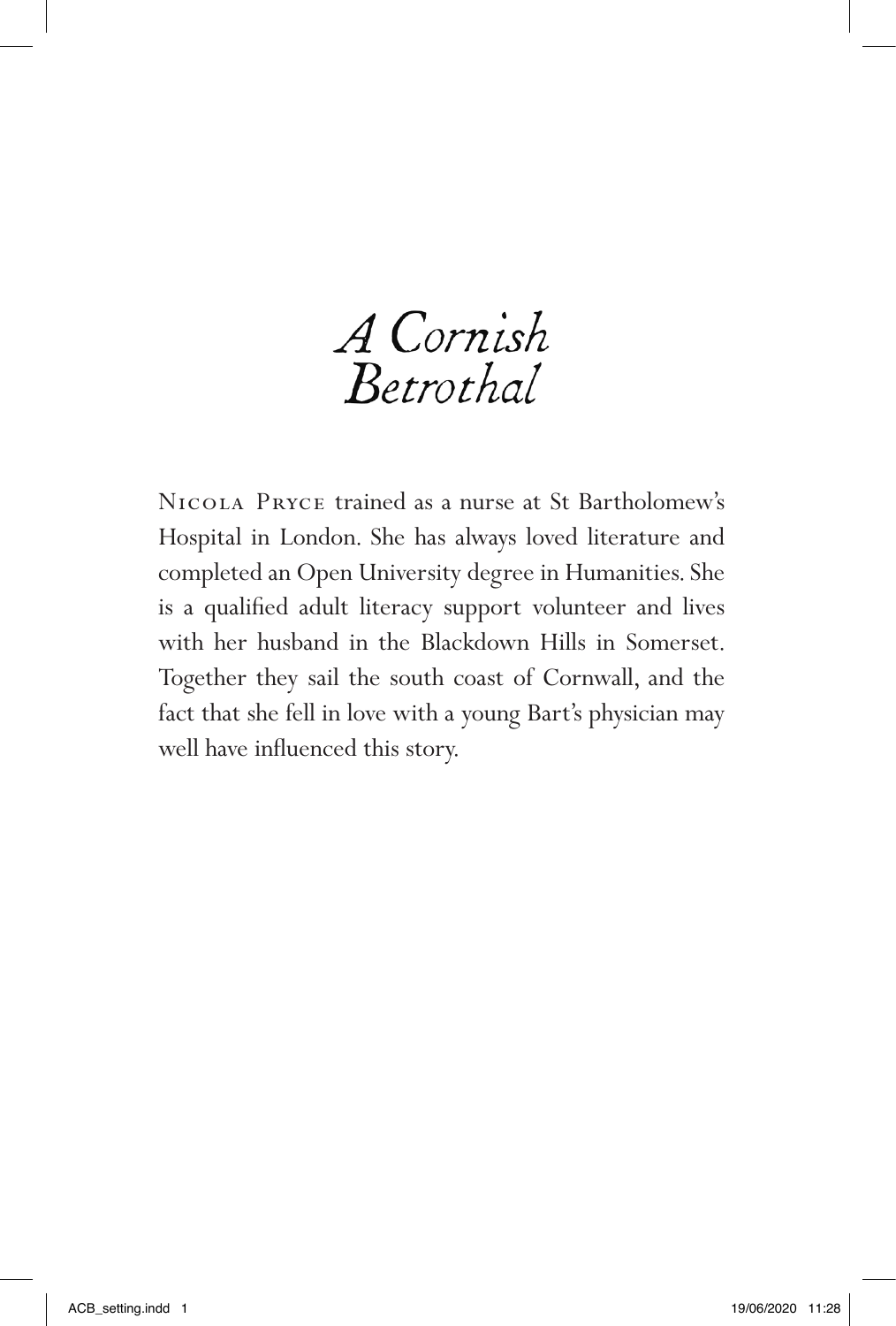Also by Nicola Pryce *Pengelly's Daughter The Captain's Girl The Cornish Dressmaker The Cornish Lady*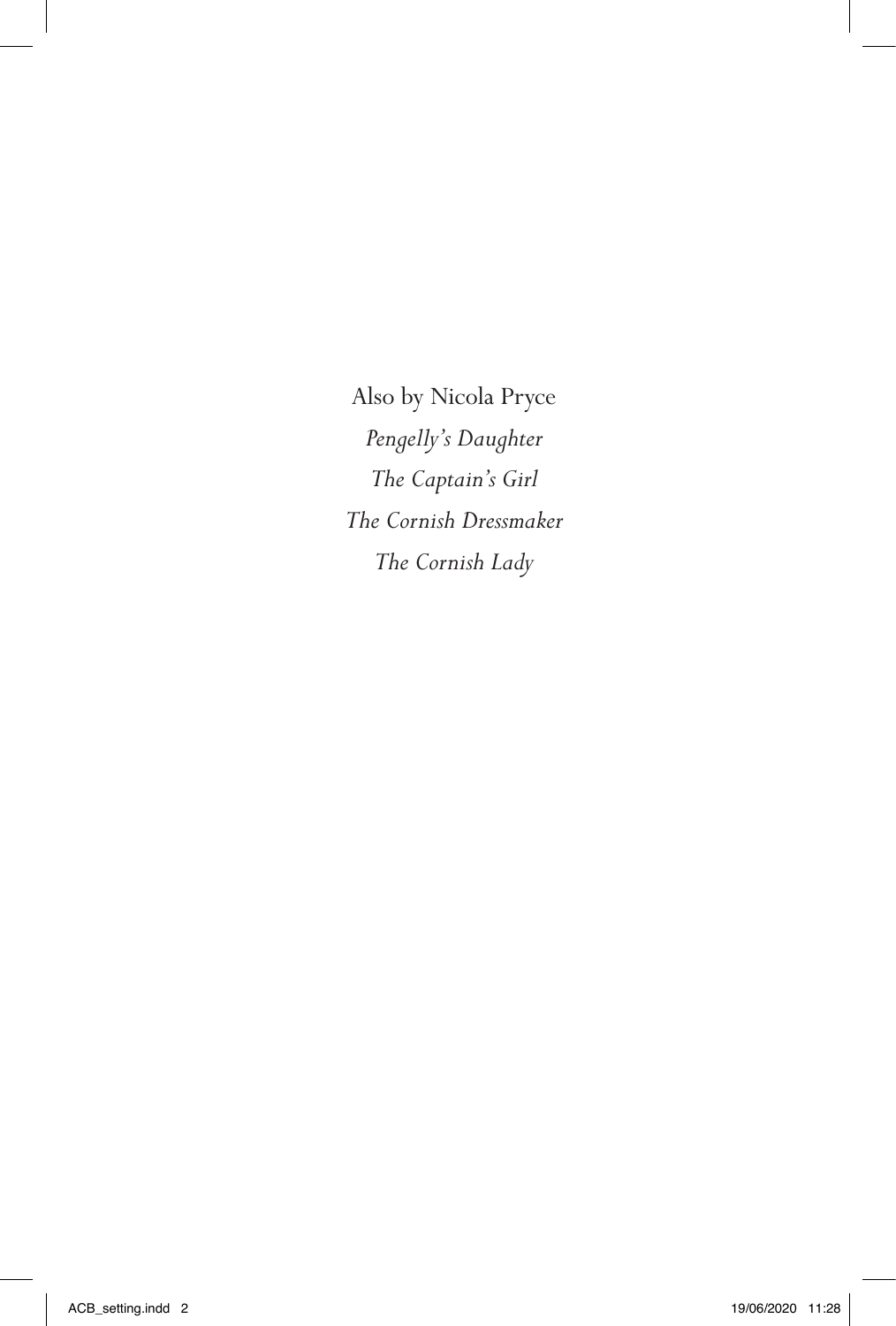

# NICOLA PRYCE



ACB\_setting.indd 3 19/06/2020 11:28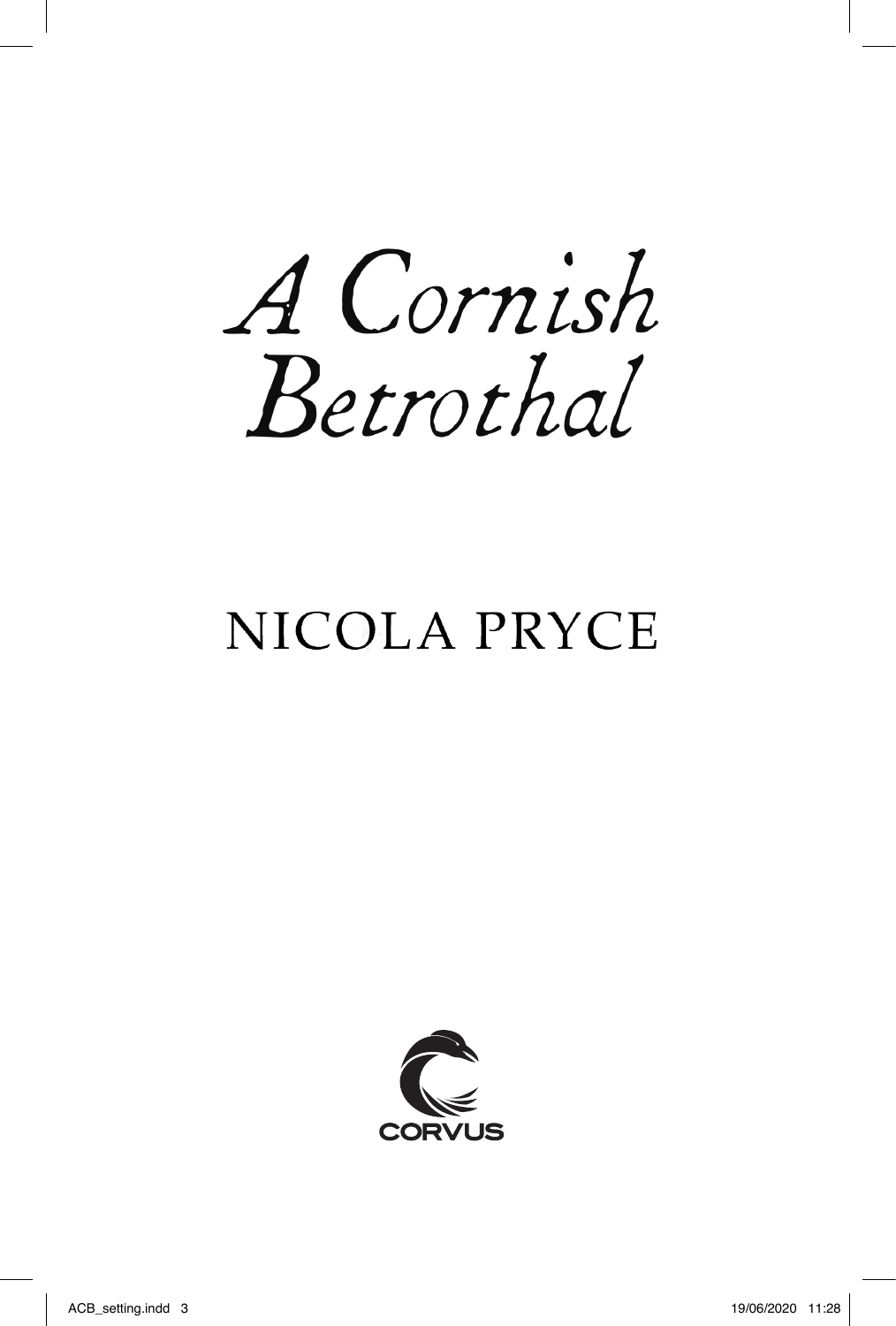Published in paperback in Great Britain in 2020 by Corvus, an imprint of Atlantic Books Ltd.

Copyright © Nicola Pryce 2020

The moral right of Nicola Pryce to be identified as the author of this work has been asserted by her in accordance with the Copyright, Designs and Patents Act of 1988.

All rights reserved. No part of this publication may be reproduced, stored in a retrieval system, or transmitted in any form or by any means, electronic, mechanical, photocopying, recording, or otherwise, without the prior permission of both the copyright owner and the above publisher of this book.

This novel is entirely a work of fiction. The names, characters and incidents portrayed in it are the work of the author's imagination. Any resemblance to actual persons, living or dead, events or localities, is entirely coincidental.

1 3 5 7 9 10 8 6 4 2

A CIP catalogue record for this book is available from the British Library.

Paperback ISBN: 978 1 83895 090 3 E-book ISBN: 978 1 83895 091 0

Printed in Great Britain

Corvus An imprint of Atlantic Books Ltd Ormond House 26–27 Boswell Street London WC1N 3JZ

www.corvus-books.co.uk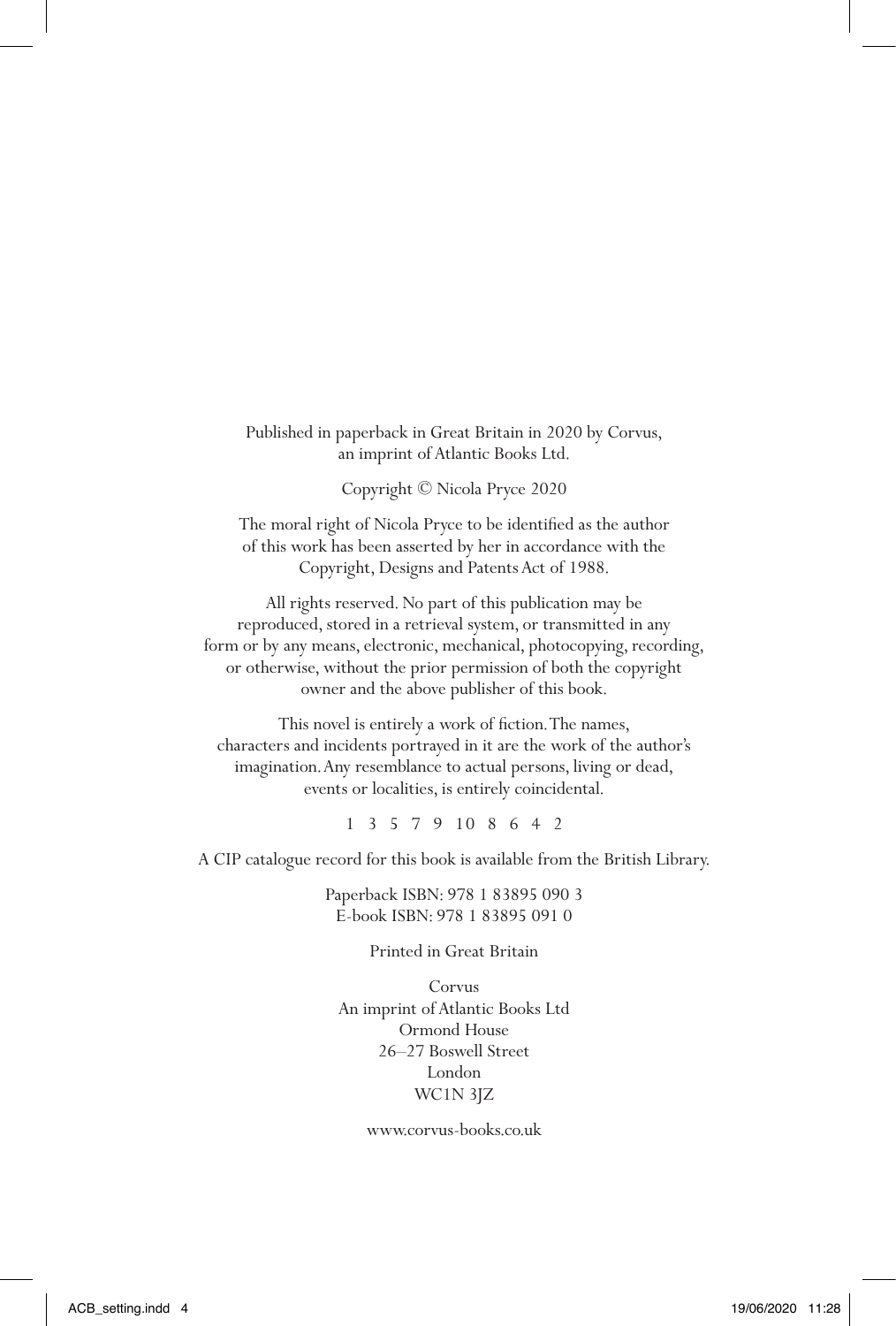*For my sister, Debbie Snelson, and our aunt, Dorothy Johnstone-Hogg*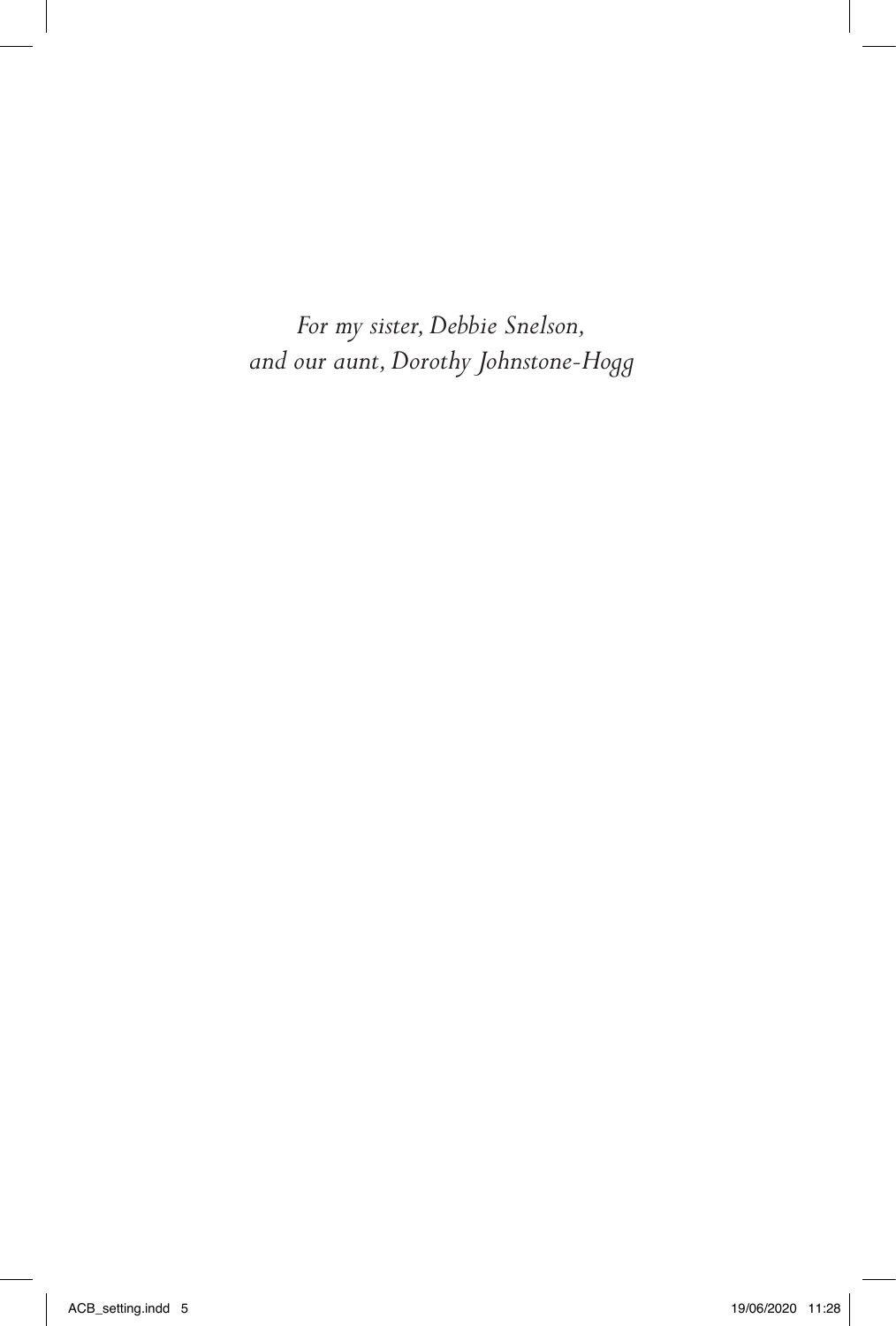*Family Tree*

## TRURO

## TOWN HOUSE, HIGH CROSS

| Lord William Carew<br>b.1735 | Lady Clarissa Godolphin<br>m.<br>b.1740 |        |                     |                  |        |
|------------------------------|-----------------------------------------|--------|---------------------|------------------|--------|
|                              |                                         |        |                     |                  |        |
| William                      | Charles                                 | George | Henry               | Frederick Amelia |        |
| b.1760                       | b.1761                                  | b.1762 | b.1764              | b.1767           | b.1774 |
| m.                           | m.                                      |        |                     | m.               |        |
| Cordelia                     | Catherine                               |        |                     | Charity          |        |
| Polgas                       | Malory                                  |        |                     | Cavendish        |        |
| b.1770                       | b.1770                                  |        |                     | b.1772           |        |
|                              |                                         |        |                     |                  |        |
| William<br>Henry Emerson     | Charles George                          |        | Frederick Alexander |                  |        |
| b.1790<br>b.1792<br>b.1796   | b.1794<br>b.1796                        |        |                     | b.1795<br>b.1797 |        |

Dr Emerson Polgas *Physician, brother of Cordelia Carew* Seth Mortimer *Coachman* Bethany *Maid*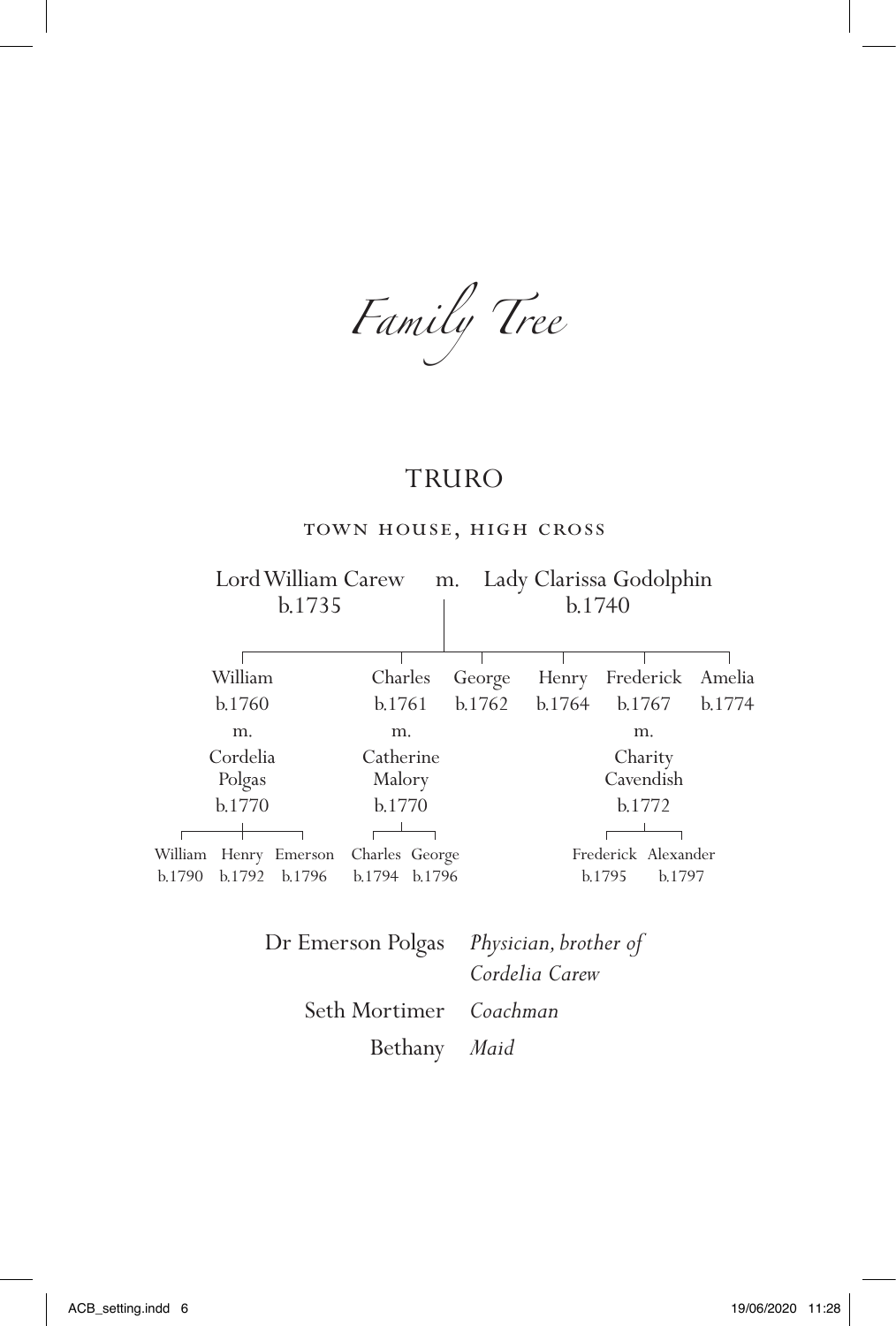## PERREN PLACE, PYDAR STREET

Silas Lilly m. 1) Jane O'Leary 2) Mary Bohenna m. b.1736 b.1751 d.1789 b.1744 ٦ Angelica m. Henry Edgar b.1774 Trevelyan b.1776

Luke Bohenna *Physician*

#### QUAYSIDE HOUSE

George Fox *Ship broker* /*Insurer* /*Importer* Elizabeth Fox *Philanthropist* /*Ship broker*

#### QUAYSIDE

Margaret Oakley *Glovemaker* Sofia Oakley *Recently arrived from Portugal* Joe Oakley *Twelve-year-old boy*

## PENDOWRICK

|               | Sir Richard m. Charlotte | Harriet       | William<br>m. |  |
|---------------|--------------------------|---------------|---------------|--|
| Melville      | Cheney                   | Cheney        | Bainbridge    |  |
| b.1740 d.1793 | b.1746                   | b.1748 d.1772 | b.1728 d.1770 |  |
|               |                          |               |               |  |
|               |                          |               |               |  |
| Edmund        | Constance                | Francis       |               |  |
| b.1772        | b.1780                   | b.1772 d.1793 |               |  |
|               |                          |               |               |  |

Annie Alston *Housekeeper*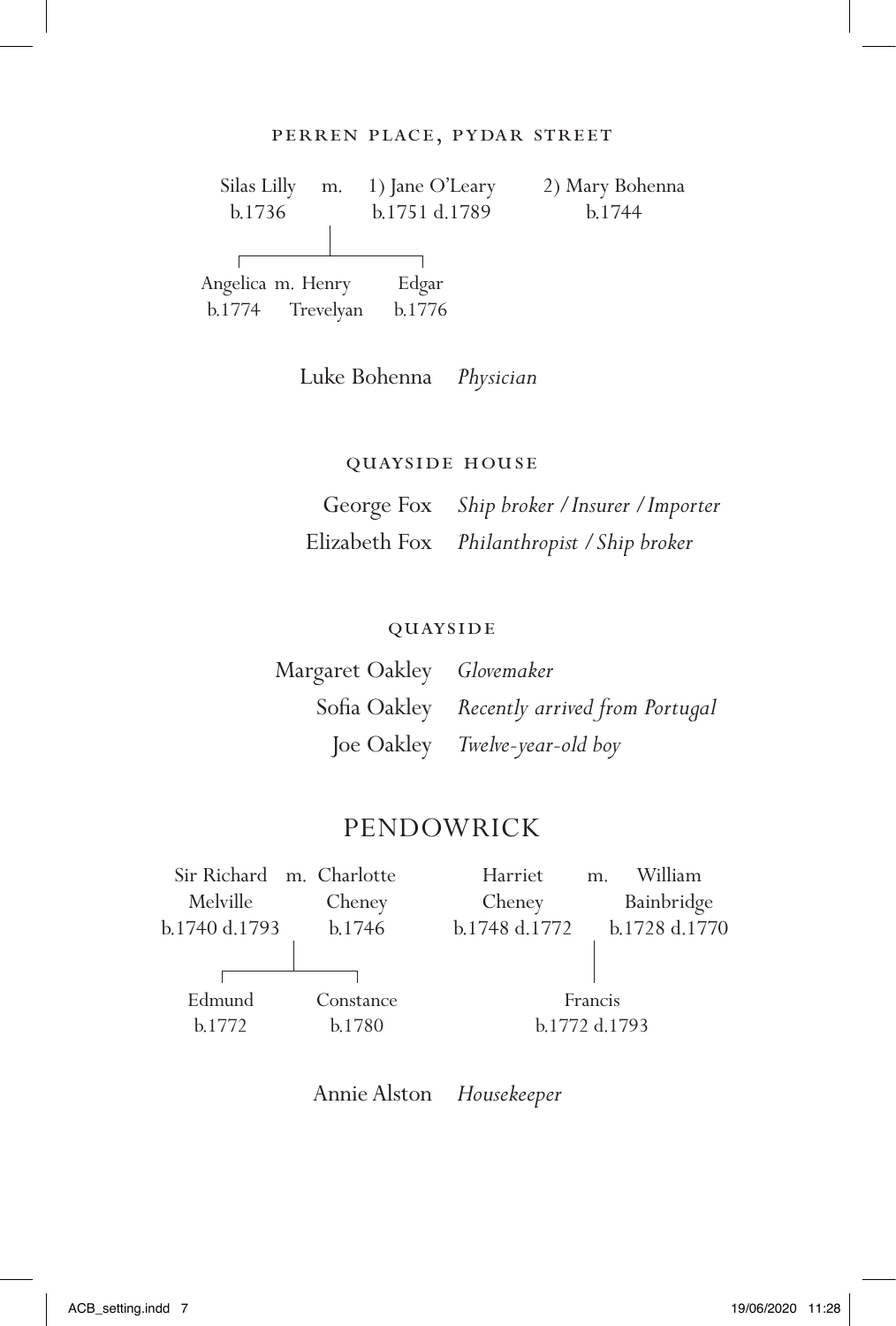## PENDOWRICK RECTORY

Reverend Arthur Kemp Mr Adam Kemp

# FOSSE

## POLCARROW

| Sir James Polcarrow, MP Landowner                |                                                    |
|--------------------------------------------------|----------------------------------------------------|
| Lady Rosehannon Polcarrow Ardent campaigner for  |                                                    |
|                                                  | women's education                                  |
| Admiral Sir Alexander Pendarvis Close friend and |                                                    |
|                                                  | Amelia's godfather                                 |
|                                                  | Lady Marie Pendarvis Advocate for French prisoners |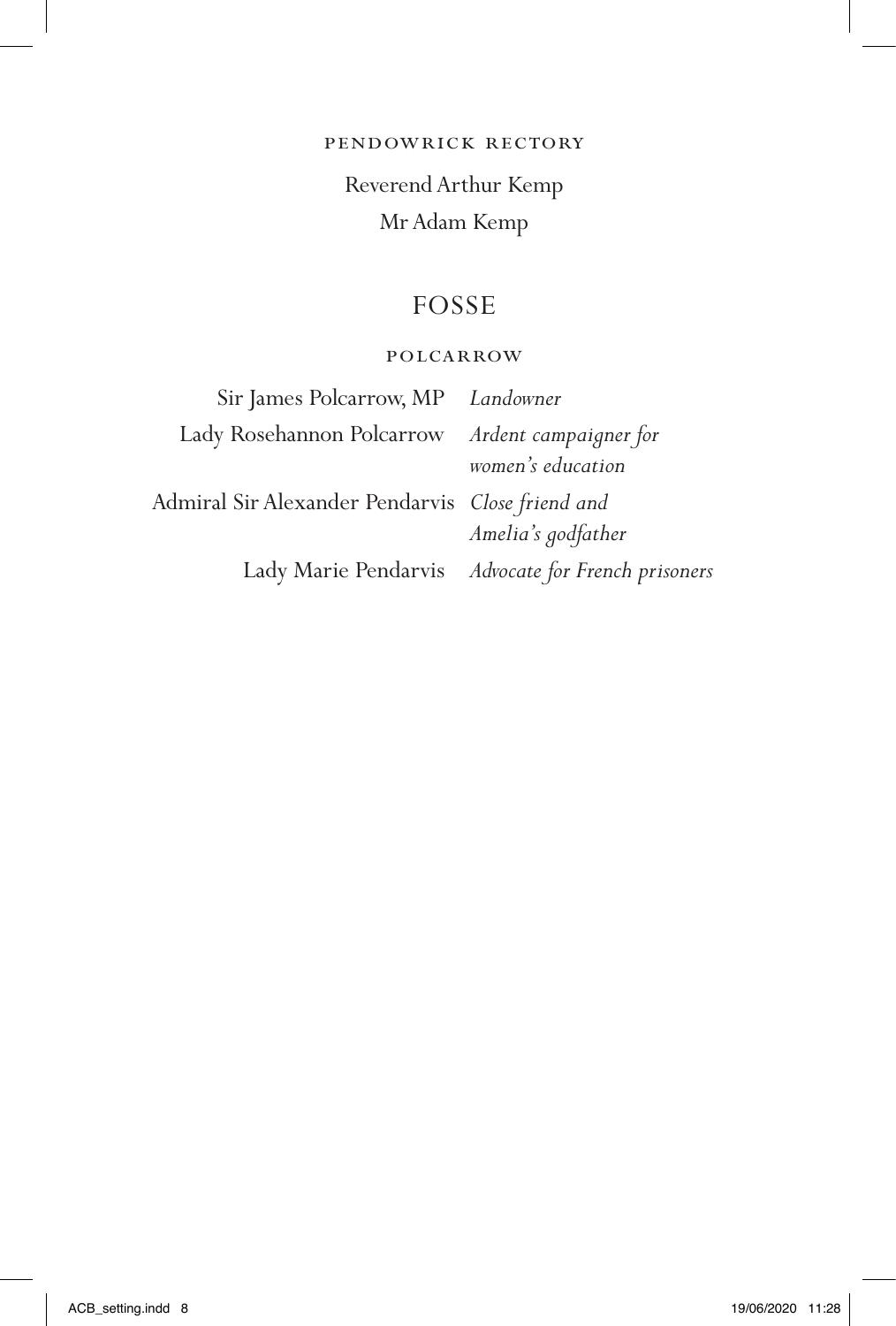Come cheer up, my lads! 'tis to glory we steer, To add something more to this wonderful year; To honour we call you, not press you like slaves, For who are so free as the sons of the waves?

Chorus:

Heart of oak are our ships, heart of oak are our men; We always are ready, steady, boys, steady! We'll fight and we'll conquer again and again *'Hearts of Oak' by David Garrick*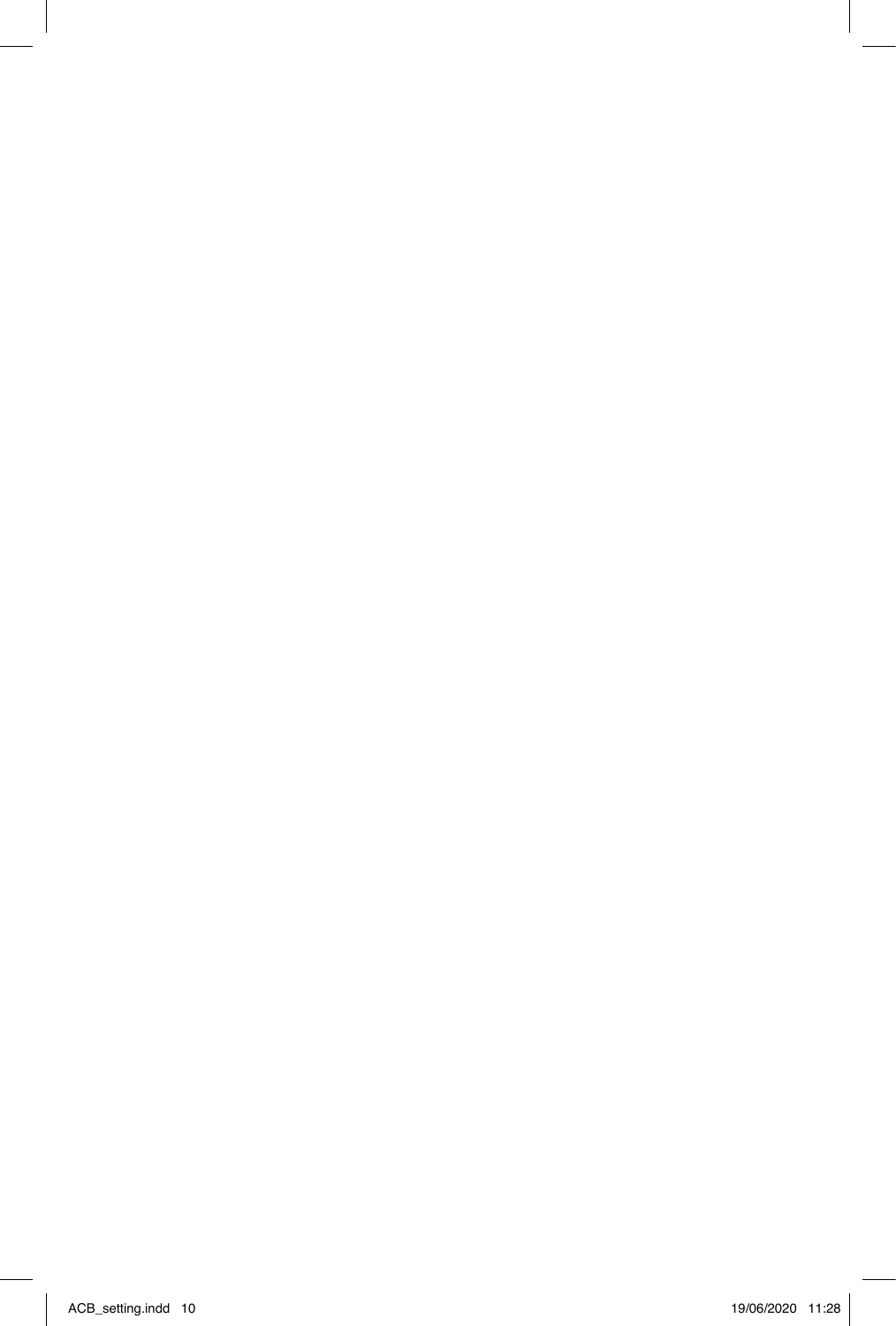*New Shoots*

I no longer gaze at the top right-hand drawer of my mahogany<br>dressing table. Six months have passed with Edmund's<br> $\frac{1}{2}$ letters left folded and unread, the blue ribbon tied in a neat bow. I will no longer read them: I do not need to. They are etched on my heart, some days burning so fiercely I can hardly breathe, other days filling me with a sadness that will never go away. Always they leave me with a glow of pride.

This letter, too, must join them: all of them wrapped in their silk pouch, no longer to be cried over.

> *From Admiral Sir Alexander Pendarvis Office of the Admiralty and Marine Affairs Whitehall, London 24th July 1796*

*My Dearest Goddaughter,*

*You have charged me with telling you the facts and so I will.*

*By all accounts, Midshipman Edmund Melville showed*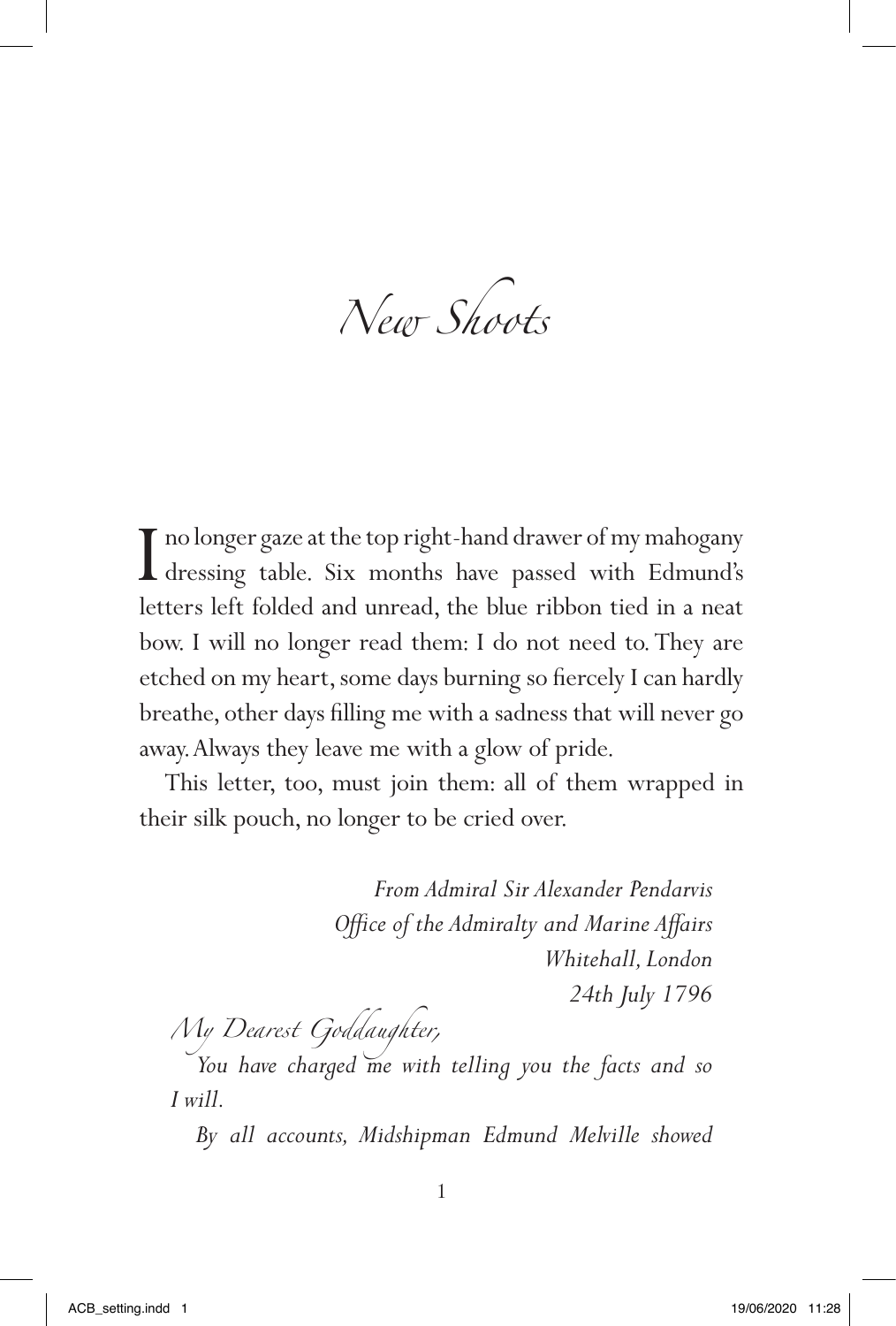*unparalleled bravery, distinguishing himself by his actions during the taking of Basse-Terre on Guadeloupe in April 1794. His unwavering courage helped erect the battery and proved the turning point in the capture of the island. His action was highly praised by Admiral Sir John Jervis and Lieutenant-General Sir Charles Grey; indeed, both men mention him in their dispatches.*

*Guadeloupe came under British sovereignty and Midshipman Edmund Melville resumed his duties aboard* HMS Faith*. However, yellow fever and dysentery took their toll on the garrison left holding the fort and by late April, only 13 officers and 174 men were left fit for service.*

*Guadeloupe is an island consisting of two very separate territories. Whereas the more mountainous western half was firmly under British control, the eastern side still contained pockets of French nationals determined to recapture the island. A contingent from the garrison was sent to quell these French nationals but their numbers were low, they were outnumbered, and before long found themselves besieged in Fort Fleur d'Epée.*

*As no reinforcements were at hand, General Grey gave the order to withdraw the men by sea and it was during the evac*uation of the British soldiers that Edmund showed further *outstanding courage in the face of peril. His complete disregard for personal safety, his unswerving loyalty to the men in his charge, indeed his absolute determination to go back for the wounded, saved the lives of at least forty men. There is no doubt that he gave his life so that others might live.*

*My dearest Amelia, in my capacity of Agent to The*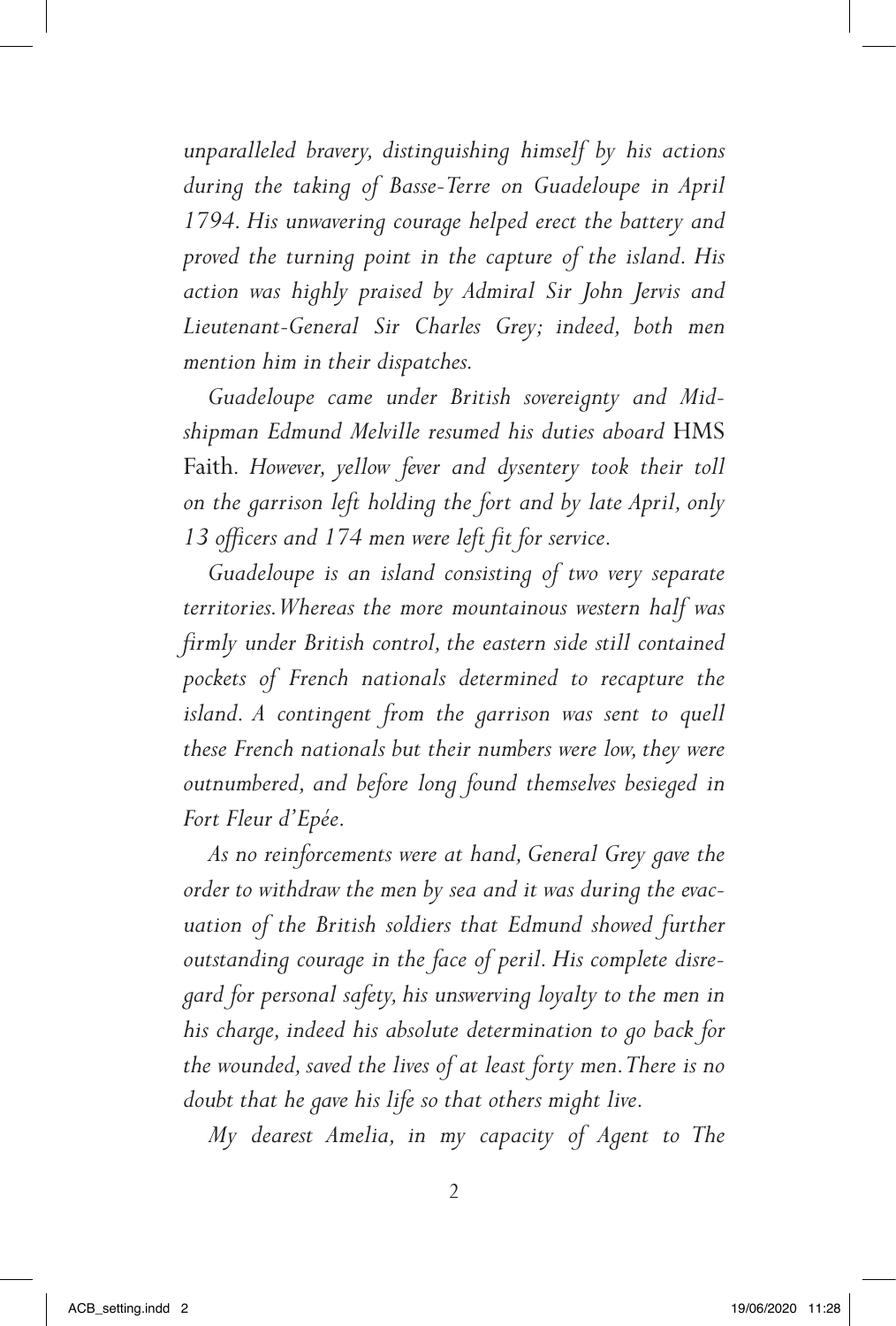*Transport Board, I have pursued every possible avenue open to me. The representative I sent to Guadeloupe has assured me he left no stone unturned, though I wish it were otherwise. Two British prisoners were captured on that day, and both subsequently died of their wounds. We have their names and Edmund's was not one of them. I can tell you with absolute certainty that Midshipman Edmund Melville is not listed in the prison records of Fort Fleur d'Epée on that day, nor in the weeks and months that followed.*

*Less than a month after Midshipman Edmund Melville showed such bravery, French forces led by Victor Hughes counter-attacked and secured the eastern half of the island. They took Fort Fleur d'Epée and it is there that our prisoners were held. Lieutenant Melville was not one of them.*

*Seven men went missing from* HMS Faith *that day and seven British sailors were confirmed buried. The Fort records are very clear and the numbers tally; one officer, and six sailors. The log sent the following day by Captain Owen states Midshipman Edmund Melville as missing, presumed dead, and I must urge you to take heart from the words written alongside – a truly brave man, deserving of the highest honour.*

*My dearest Amelia, though it grieves me to speak so plainly, the fighting Edmund encountered was fierce. Two soldiers saw him fall; one was too injured, the other went back to help him but was captured and died later in the fort. Edmund was thrown forward by the force of the cannon and immediately lay lifeless. He did not stir and to this day they believe Edmund Melville died instantly. As a direct result of his brave*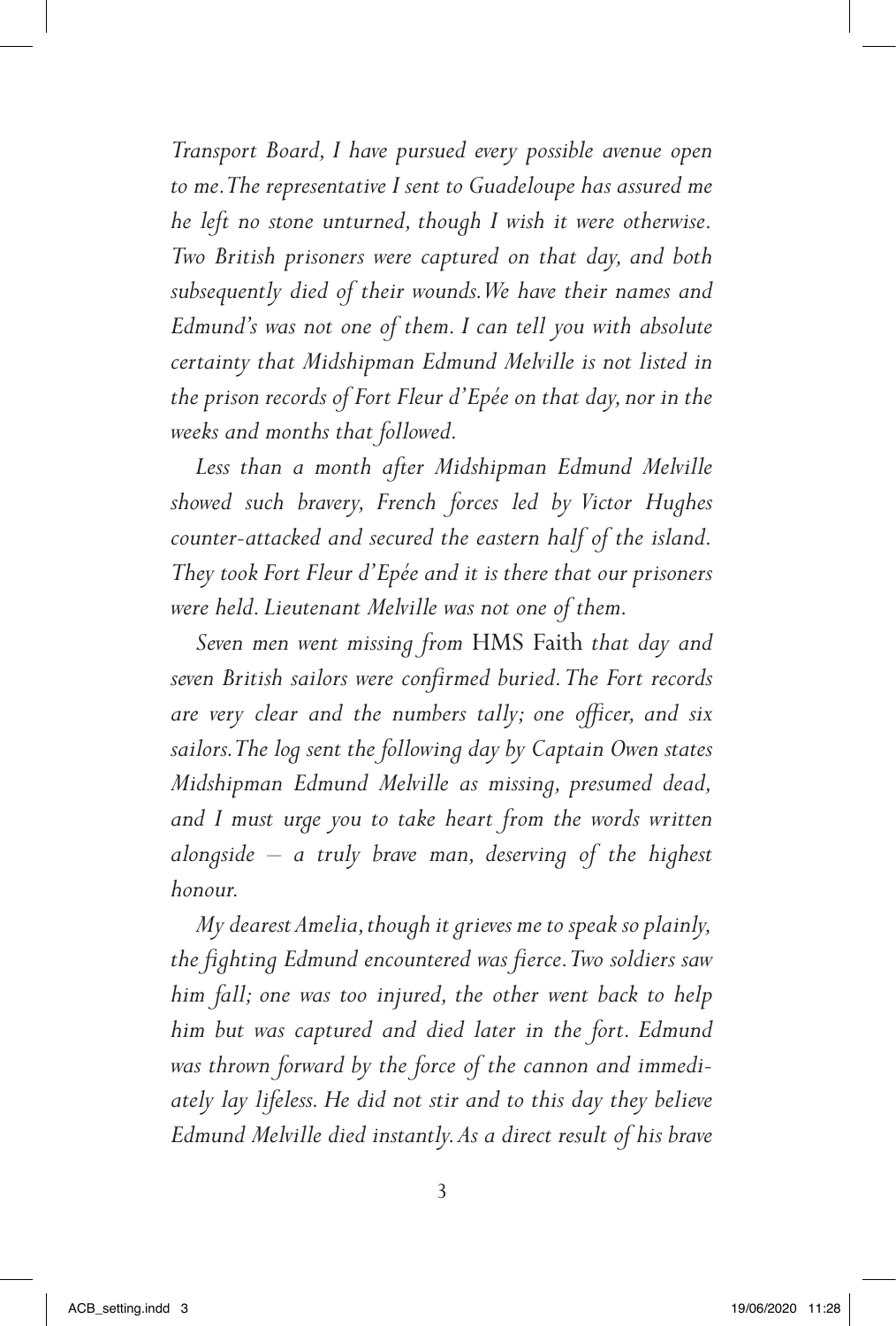*action, the evacuation was successful. Twenty soldiers were picked up from the water, and another twenty rowed to safety.*

*What we must conclude from my investigations is that Edmund is at peace, my dearest, and from the depth of my heart I urge you to let him rest. As one who loves you like a father, I urge you to seek your own peace and find new happiness.*

*Your Devoted Godfather, Alexander Pendarvis*

I was so sure I could never love again. So sure. But nature knows best, sending out her fragile new shoots from what seems like barren wasteland.



*Be watchful for the emergence of new shoots and protect them against the first sign of frost.*

The Lady Herbalist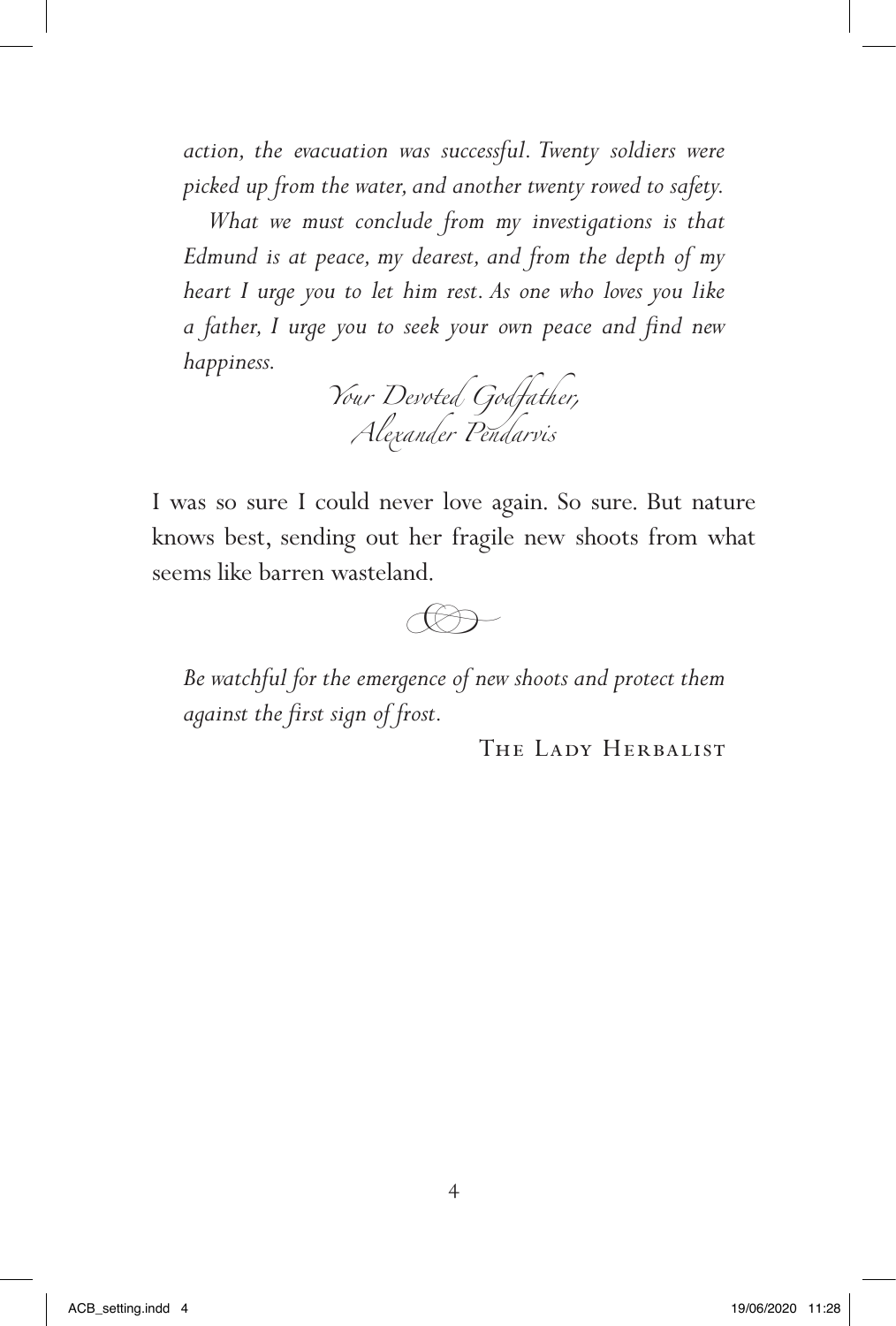*Chapter One*

*Town House, Truro Saturday 30th December 1797, 2 p.m.*

'There. . .no, a bit higher. Let me fasten it again.' Bethany's hands trembled as she re-pinned my brooch. 'I'm all fingers and thumbs. Honest, it's like I've never done this before.'

Her eyes caught mine in the mirror. I was wearing my new apricot silk, high-waisted and edged with lace, my hair loosely coiled and threaded with pearls. I looked flushed, almost giddy, my eyes shining like an excited child. She stood back, clasping her hands, and I shook my head at the glittering diamonds. 'No . . .perhaps not.'

She nodded, her smile turning conspiratorial. 'Well, it *is* ye birthday and ye might very well be given a present of some jewellery . . .' She put Uncle Alex's brooch back into its silk-lined box, pursing her lips. 'You may be given a necklace, or maybe a *ring*?'

'Bethany!'

The clock on the mantelpiece chimed two and Bethany ran to the window, peering down with the same jumpy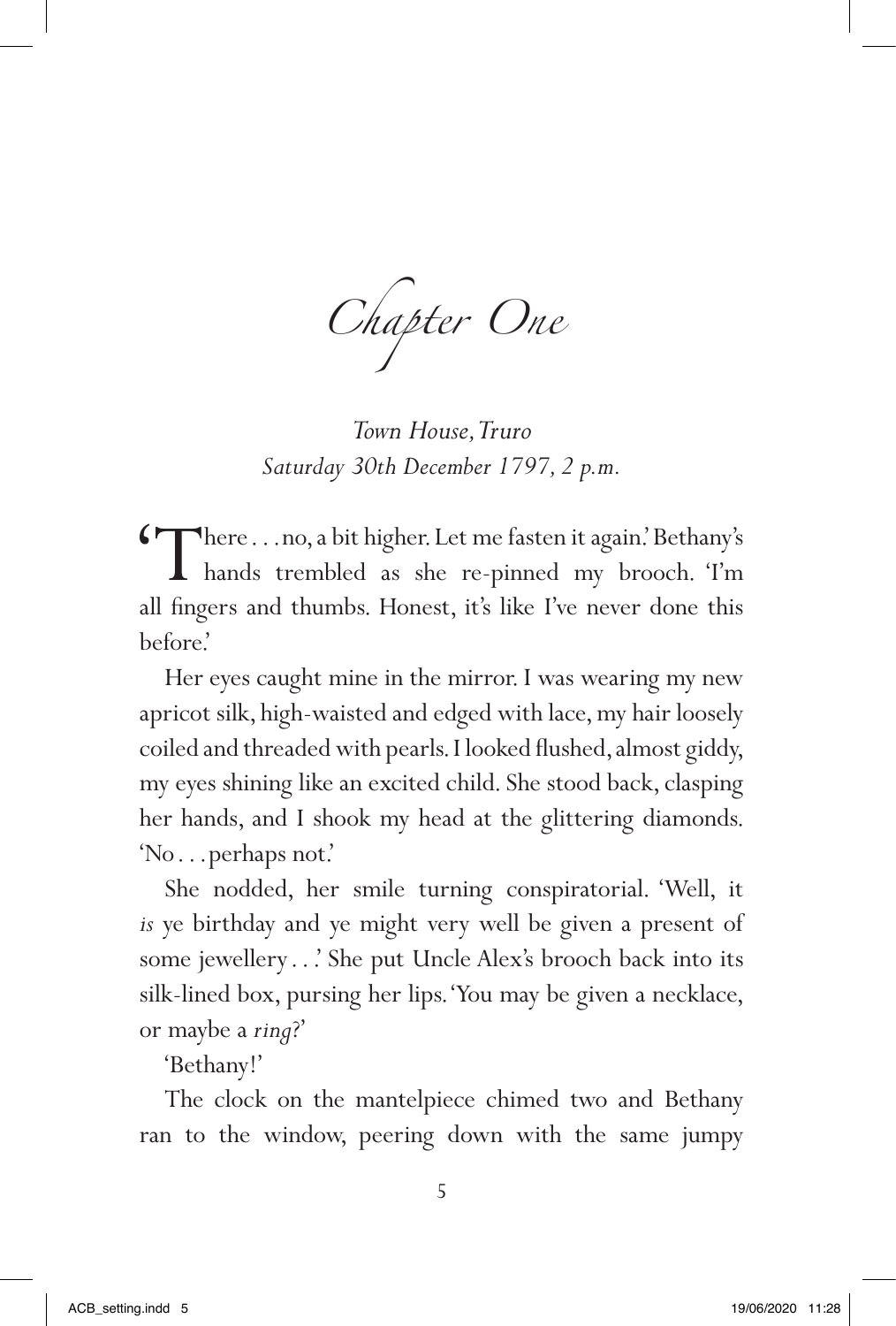excitement. The pursed lips were back, the terrible attempt to hide her smile. 'Oh, goodness, he's come early. Perhaps it's on account of seeing to Lady Clarissa's ankle. . .or perhaps he wants a quiet word with Lord Carew? Perhaps he's got something of great importance to ask?'

I joined her at the large sash window, my cheeks flushing. She was worse than Mother – they all were: the maids running up and down the sweeping staircase, singing as they dusted, the footmen smiling as they polished the silver. 'It's only a small birthday gathering,' I whispered, trying not to look too eager.

The day was overcast, a thick blanket of clouds sitting heavily above the town. Men stood hunched against the biting wind, the corner of High Cross almost deserted. Luke was right on time, dressed in his heavy overcoat, his collar pulled up, his hat drawn low over his ears, and I thought my heart would burst. He was smiling up at me, that loving smile that made my whole body flood with warmth.

'Yer mother's foot's done very well under Dr Bohenna's attentive care. His daily visits have made all the difference.' Bethany was as flushed as I was, and well she might be, all of them thinking I had fallen for their ruse. 'I do believe Lady Clarissa will soon be up and able to walk on her broken ankle.'

Luke had not yet knocked on the door and stood smiling up at my window. I leaned against the pane and smiled back. 'I take it Papa has had no more of those *dizzy* turns?'

'None that I know of. . .'

'And Cook's *headaches* have stopped . . .and Seth's *indigestion* is better?'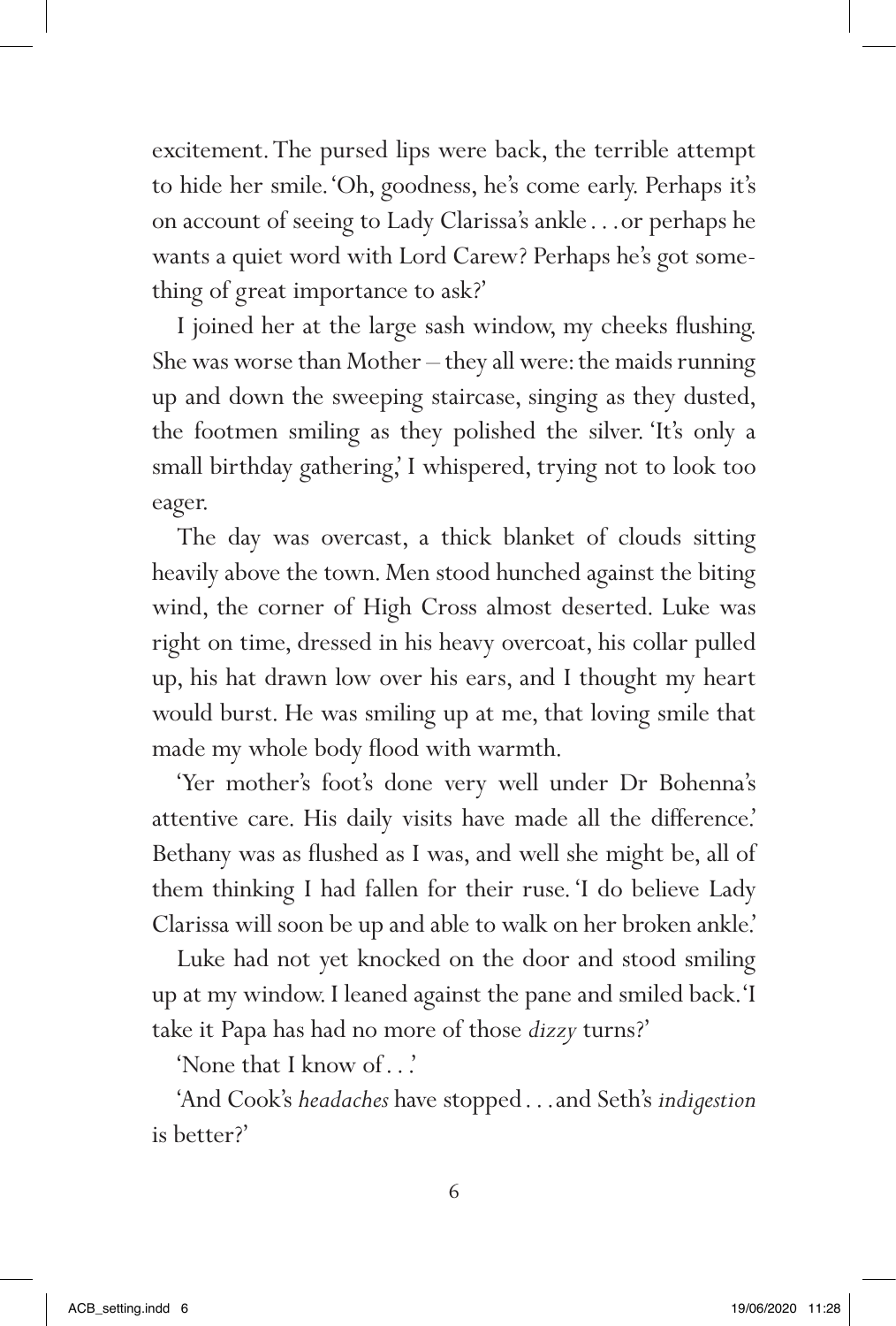Bethany had the grace to giggle. 'All better. All thanks to Dr Bohenna<sup>'</sup>

The footman must have opened the door because Luke picked up his heavy leather case and disappeared under the pillared portico. Across the square, the stones of St Mary's church were growing increasingly grey, the spire now swallowed by the darkening sky.

Our house was set away from the main commerce of the town, one of the few houses to have its own stabling and coach house. Built thirty years ago, Mother had named it 'Town House' mainly as a penance. *Must we go to the Town House?* was her frequent lament. Our country estate, Trenwyn House, was only five miles downriver, but we wintered in Truro like most of society. Neither my farmer father nor my mother – a freethinking believer in Nature – liked the protocol and gossip of town. *Society can be very trying*, was another frequent saying of theirs and usually I agreed. But not this year. This year had been different. This year I had danced at balls and laughed at plays; I had dressed in my best gowns and attended all the concerts.

'That's a north wind,' I said. 'Those clouds look as if they might bring snow.'

The trees by the church stood bare of leaves, the tips of the branches rustling in the wind. People were hurrying from the market, men pushing barrels or staggering under furze packs; women were carrying heavy baskets, clutching their woollen shawls tightly to their chests. It had snowed before on my birthday, a fine dusting of white powder covering the vast heaps of coal on the quayside and thin layers of ice on the decks of the ships. Perhaps it would snow today, too.

7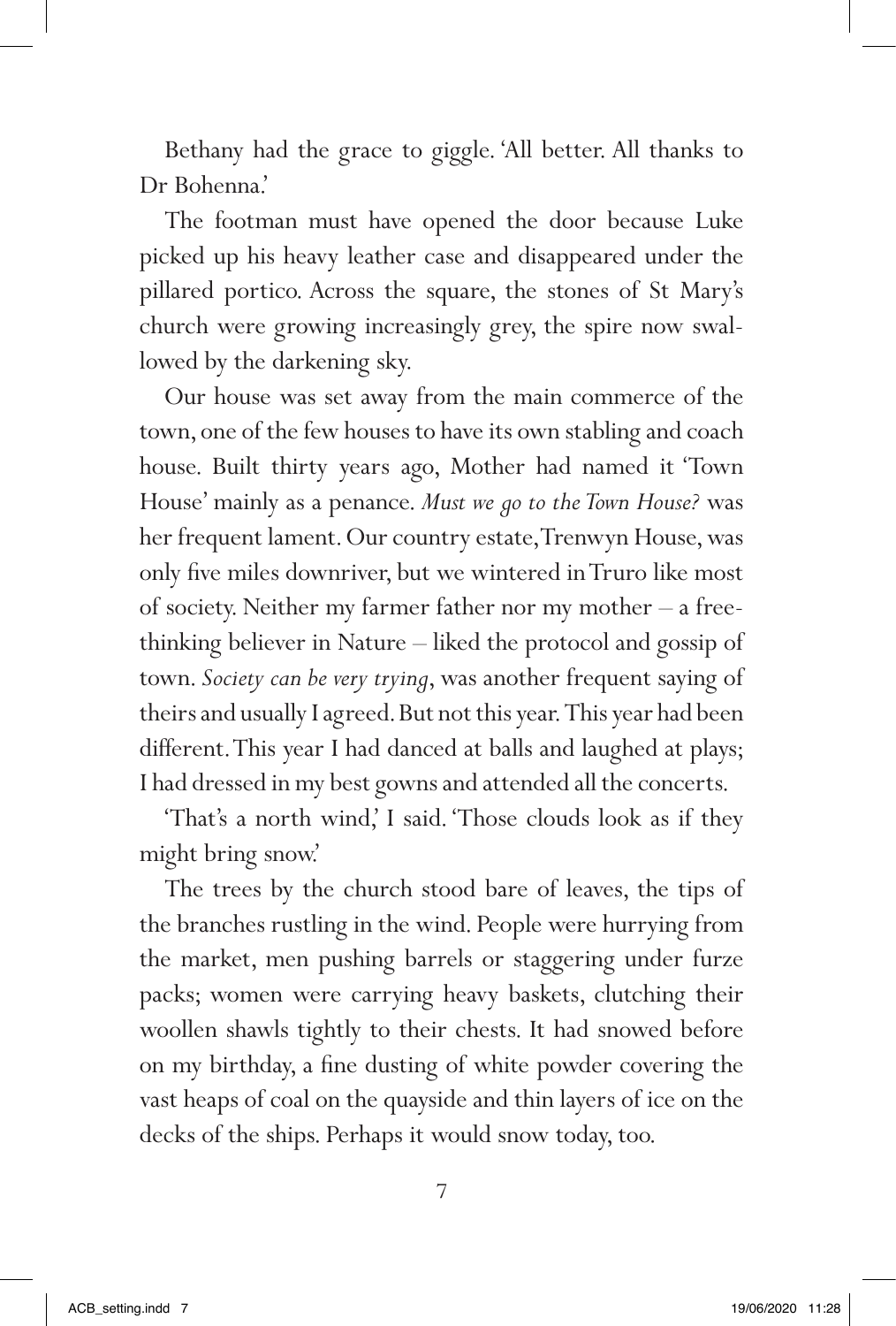I turned back to the warmth of my bedroom. All the fires in the house were blazing, every room filled with warmth and laughter. I caught a glance in the mirror and hardly recognized myself – I looked like a giddy girl of seventeen, not a mature woman of twenty-five.

Bethany wiped a tear from her eye, her plump cheeks the colour of plums. 'Miss Amelia, ye must know what's meant is meant?'

I smiled at her, warmed by the love in her eyes. Her blush deepened to a fiery red. 'I'll bring your shawl down for ye. Ye might need it...'



I flew down the stairs as if I had wings. As a child, Frederick had taught me to slide down the banisters and I had taught each of my nephews in turn. *A useful skill*, I had assured them, like climbing trees and making bows and arrows from saplings; like rowing and fishing and cooking marshmallows round an open fire. Like rising with the dawn to gather dew-covered herbs, catching the first call of the songbirds, the air so fresh it cut you to breathe.

The marble floor was gleaming, the mahogany front door polished to a shine. A large parcel rested on the hall table, a footman trying to hide it from my view. The door to my father's study was ajar, the sounds from within too hard to resist, and I peeped into the room. Papa and Luke were standing with their backs to the roaring fire; both were laughing, Father with a glass of brandy in his hands.

'Amelia, dear child, come in.' He coughed, smiling at Luke.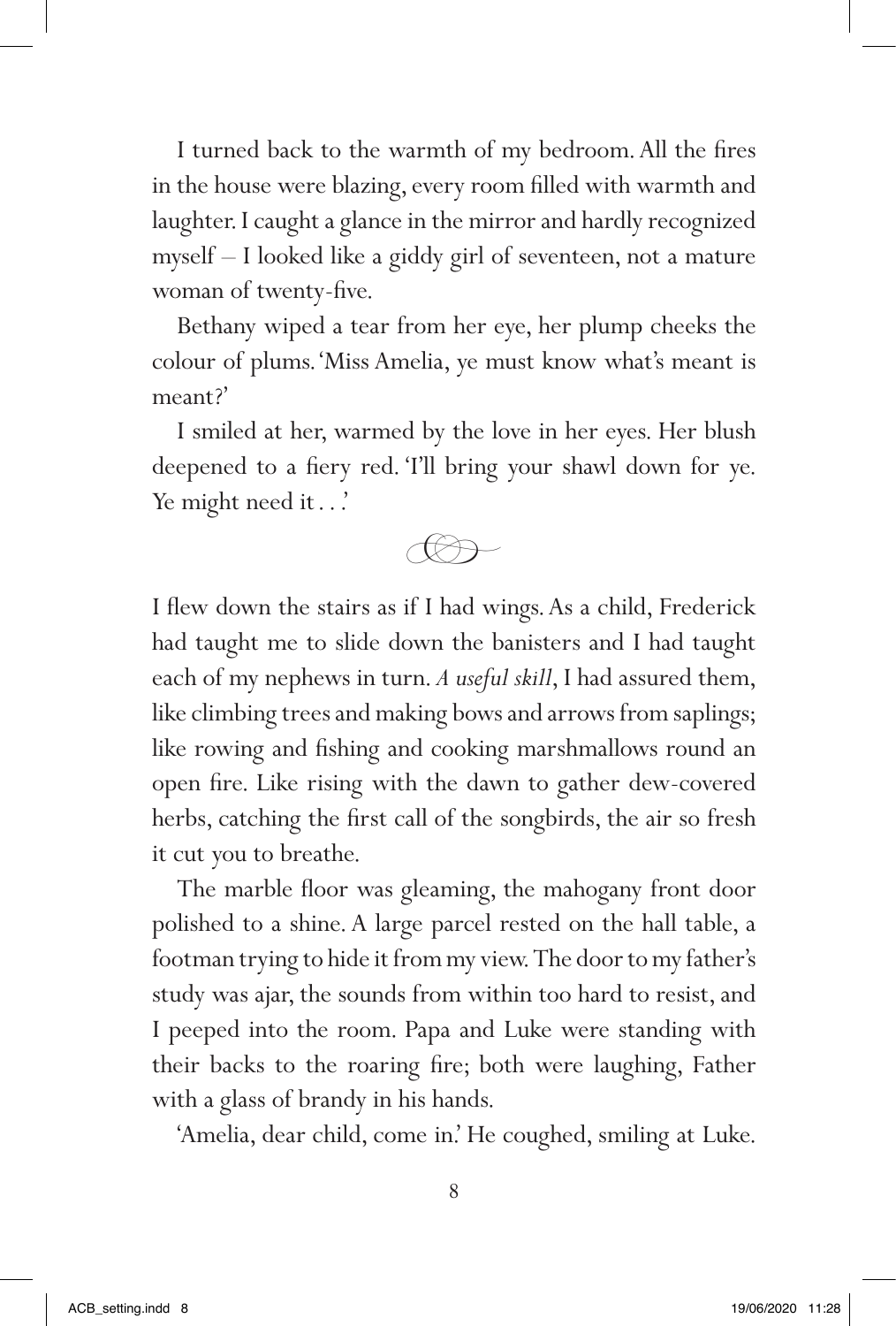'No need to tell your mother about this.' He held up his glass, finishing it swiftly. 'Doctor's orders, nothing more.'

Luke bowed formally, his eyes setting me alight. He always dressed smartly, always with the same professional decorum, and I loved him all the more for that. His dark jacket and breeches were good quality, his boots polished and shining; never any silver buckles, just a white cravat, neatly folded and pinned with an enamel pin.

'Happy Birthday, Amelia,' he said, and my heart leapt even higher.

There was a time when his smile had been tentative, when he had been too scared to look me in the eye, always glancing down, his natural good manners and shyness at once endearing. But not now. Now, the love in his eyes sent ripples racing through my body: the love of true friendship and complete trust.

'Is that large parcel in the hall from you, Luke?'

He smiled, shaking his head. 'I'm afraid not. My present's in my pocket. Actually, I have two presents for you – and both are in my pocket.'

'Indeed, and what a present it is.' Papa put down his glass. He was wearing his adored red felt cap and woollen housecoat, his strong farmer's frame tied like a parcel in gold braid. 'If you'll excuse me, my dears, I'll be in trouble if I don't get changed. I believe our guests are to arrive any moment.'

We followed Papa to the door, watching him cross the hall and mount the stairs. Luke reached for my hands, pulling me back out of view of the footman. I knew he would. I had been anticipating this stolen moment all morning. He held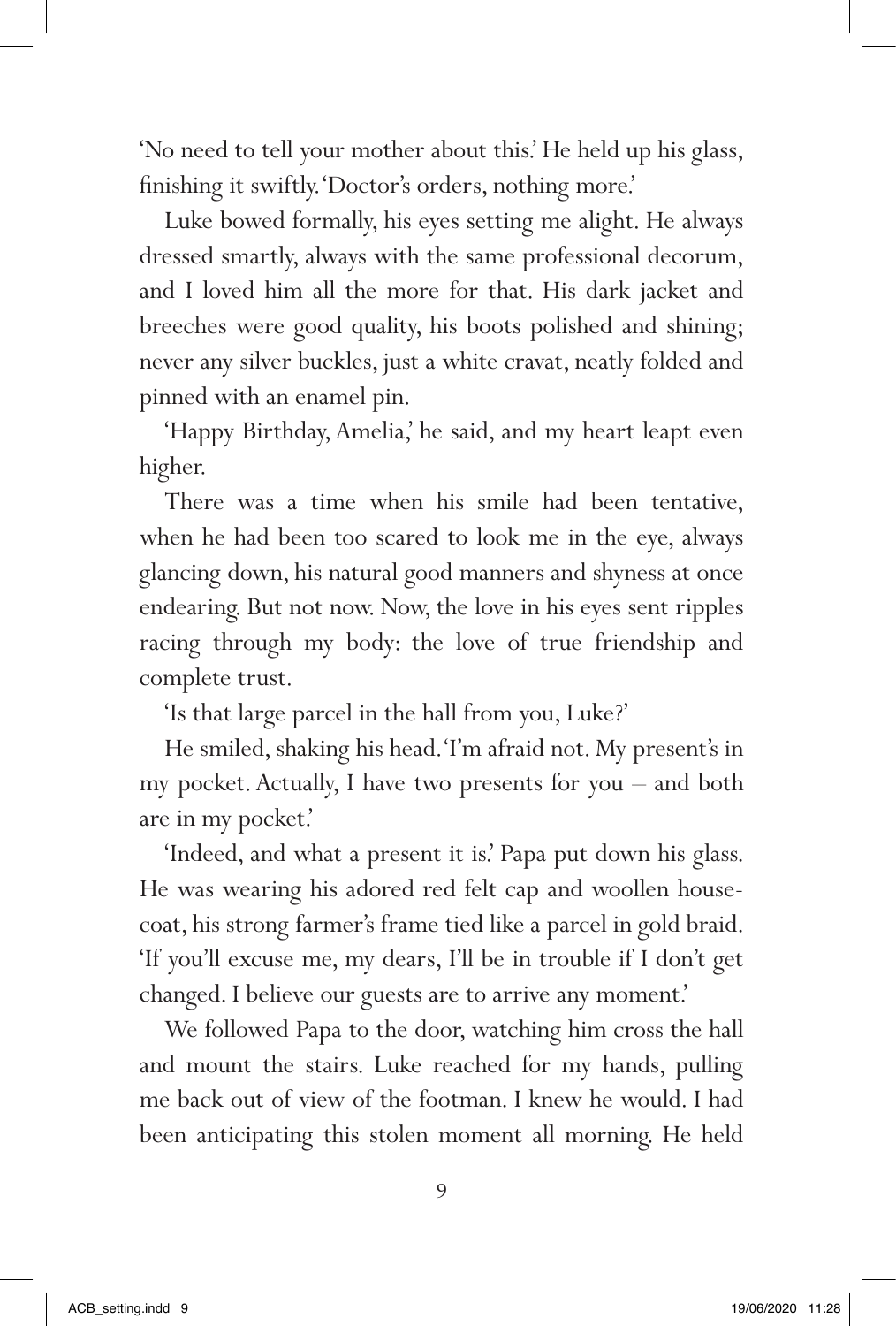my hands to his lips. 'You look beautiful, Amelia.' He covered my palm with kisses. 'I'm sorry, I missed that bit. . .I'll just have to start again. Happy Birthday, dearest, dearest Amelia.'

Footsteps hurried across the hall, last-minute instructions echoing up the stairs, and I leaned against Luke's strong chest, his arms closing round me. His lips brushed my hair.

'Who did they send you for this time? We haven't had illness in our house for years, and suddenly we're falling like a pack of cards! Mother's quite outrageous.'

'And my mother. They're in league and thank goodness they are. I think they're scared that if they didn't summon me I'd catch my death of cold standing outside, just hoping for a glimpse of you.'

'Except Mother's foot – that's real. I saw her fall and how painful it was.'

His arms tightened. 'It's mending well. I've forbidden her from climbing any more ladders. Do you think she'll take my advice?'

'Mother, do what she's told? The idea's preposterous.'

He laughed the soft laugh I loved so well. 'Amelia, now we're alone. . .while I have you to myself. . .' He released his hold, looking deep into my eyes. He seemed hesitant, as if gathering his courage. 'Your father's been extremely kind, he's given me every encouragement. . .both Lord Carew and Lady Clarissa have.' He knelt down, reaching into his jacket and my heart began thumping, jumping, racing so hard I could hardly breathe. In his hands he clasped a smooth walnut box.

His bluest eyes searched mine, full of tenderness and understanding. Deep furrows etched his forehead, eight long years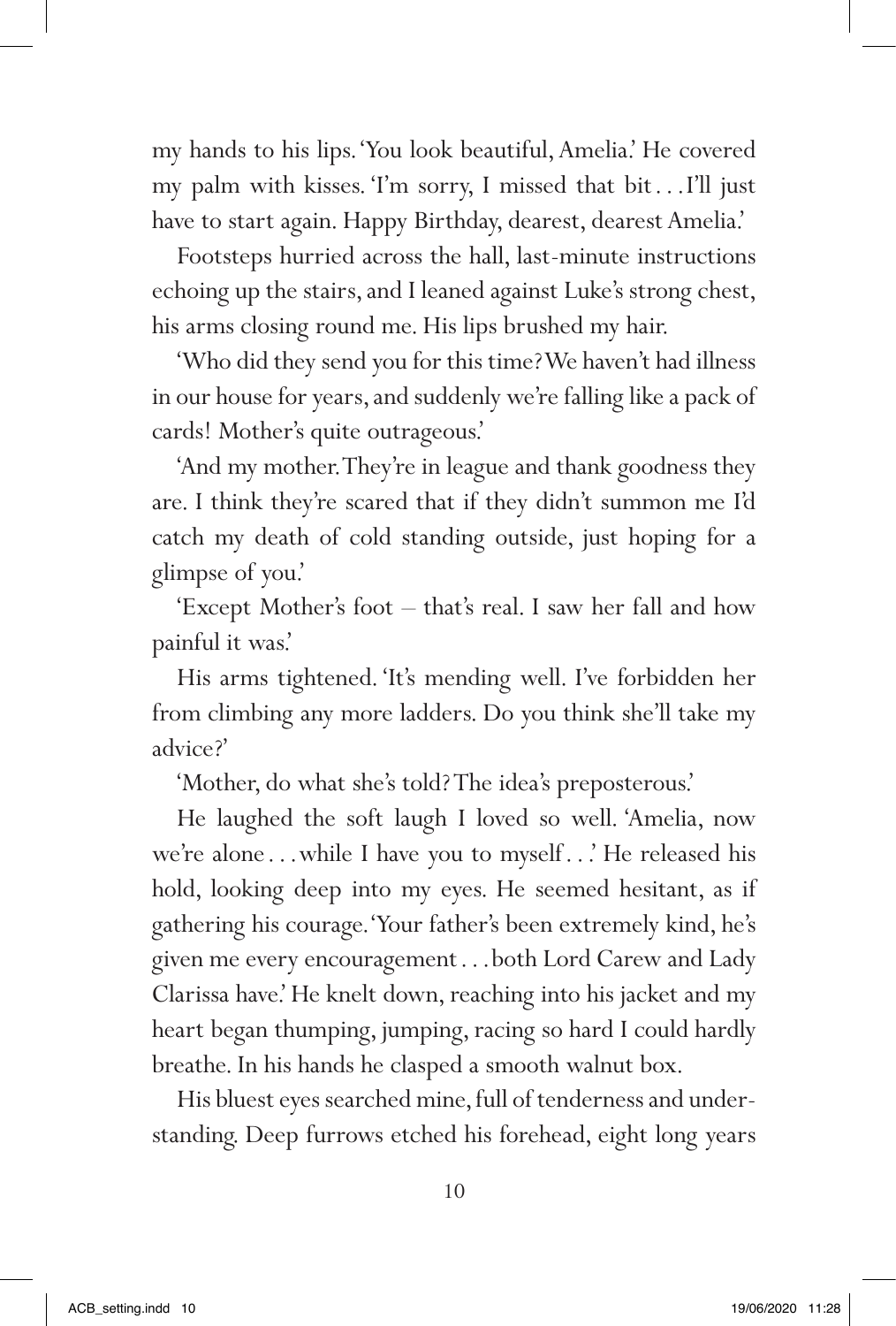of studying and his patients' suffering leaving their mark. His brown hair was worn short, receding slightly at the temples, his chin was freshly shaven. His cheeks were flushed, a slight tremble in his hand. He was not smiling but looked suddenly nervous. How I loved him. How I adored him.

A sound of scuffling was followed by a breathless shout. 'Aunt Amelia. . .Aunt Amelia. . .Oh, here you are – we've been looking *all over* for you.' My two young nephews beamed with pleasure, their faces flushed from the cold. Their smiles widened. 'Oh, gosh. Good afternoon, Dr Bohenna, I didn't see you down there. Have you dropped something? Only we can help you look for it. We're good at finding things.'

Luke smiled at me, getting up from his knees. 'No, nothing's lost.' Our eyes locked and I wanted to throw myself in his arms.

William and Henry embraced me in turn. 'Happy Birthday, Aunt Amelia. . .we can't wait to give you our present. Are you coming? Everyone's waiting for you in the drawing room.' They slipped their arms around my waist, both growing so fast they almost reached my elbows. 'There's a simply *enormous* present from Captain de la Croix in the hall. What d'you think it could be?'

 $\omega$ 

Mother sat on the chaise longue, her bandaged ankle resting on a cushion. Jewels glinted in her green turban, a host of dark eyes bobbing in the feathers above her. Her oriental green gown was threaded with gold, her embroidered shawl sparkling with exotic animals. Papa had somehow been persuaded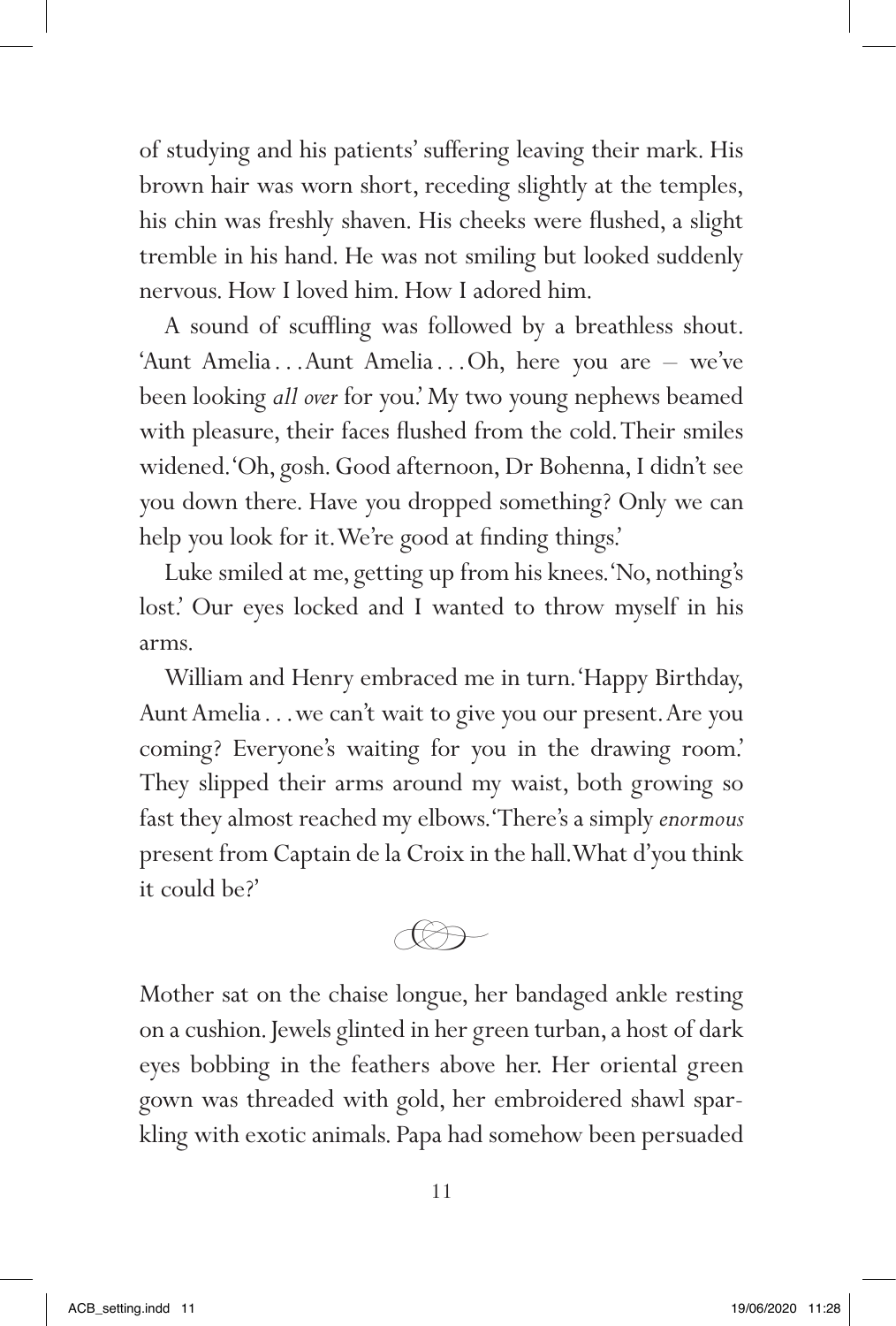to swap his favourite corduroy waistcoat for embroidered silk, his felt hat begrudgingly replaced by his grey wig. His smile grew mischievous as he handed Mary Lilly a glass of punch.

'I hope this isn't as strong as your Christmas punch, Lord Carew?' Mary Lilly smiled up at him, her soft Irish lilt full of reproach. She had the same blue eyes as Luke, the same tender smile, and the soft lines on her face showed the same gentle compassion. Her white hair was tied back in a loose bun, her velvet hat matching her blue, silk gown. Dearest Mary, with her plain speaking and her inordinate good judgement, had become Mother's closest friend: they sat on several charity commissions together and were a formidable force for women's education. I loved everything about her.

'Mr Lilly sends his apologies. He'd like to be here, but. . .well, you know how his work takes him away.'

I smiled back, unable to answer. I was being dragged across the room by William and Henry. My sister-in-law held out her arm, embracing me warmly. 'Have we surprised you?' She held the youngest of my nephews in her other arm and he squealed loudly as we embraced.

'You have, Cordelia – a complete surprise. It's so lovely to see you. How's my little Emmy?' I covered the beaming child with kisses. 'Are you staying in Truro? I can't believe you're here.'

Cordelia pulled Emmy back to save my gown from soggy gingerbread. 'The boys wanted to give you their present, and we've such wonderful news. My brother Emerson's coming home...it's unexpected and really very wonderful.' She wiped away a tear. 'He's expected any day now. I've brought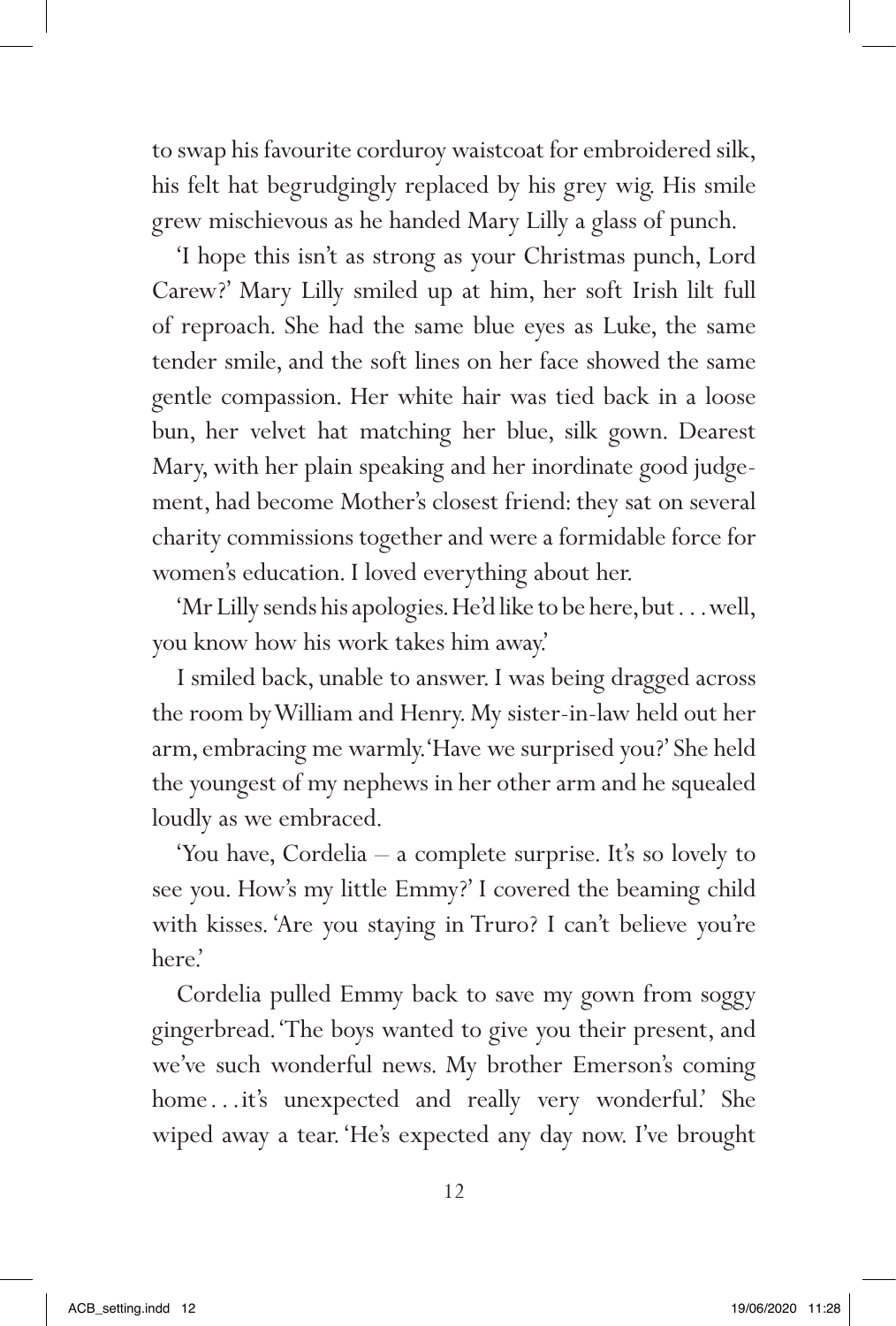the children to stay with Mama so we can be here when he arrives.'

My three nephews were smiling, Henry twisting his hands against his chest. 'We haven't met Uncle Emerson yet. He's been away for so long.'

'Indeed he has, Henry.'

So much love, so much happiness. I glanced at Luke and my heart burned. Behind me, I heard the footman cough politely. 'Mrs Elizabeth Fox.'

'Elizabeth!' I rushed to greet my dearest friend. 'I can't believe you're here as well. What a wonderful birthday this is turning out to be.'

Elizabeth stood smiling from under her soft white bonnet. A member of the Society of Friends, she often visited her house in Truro, though their family home and shipping business were in Falmouth. Her cheeks dimpled, her rosebud lips pursing in mock horror. 'As if I wouldn't come on your birthday! Wild horses couldn't drag me away.' Her soft grey gown rustled as I led her to the fire, her simple white collar accentuating her flushed cheeks. She rubbed her hands together, gleefully accepting a large glass of lemonade. 'That wind's from the north – I think it's cold enough to bring snow.'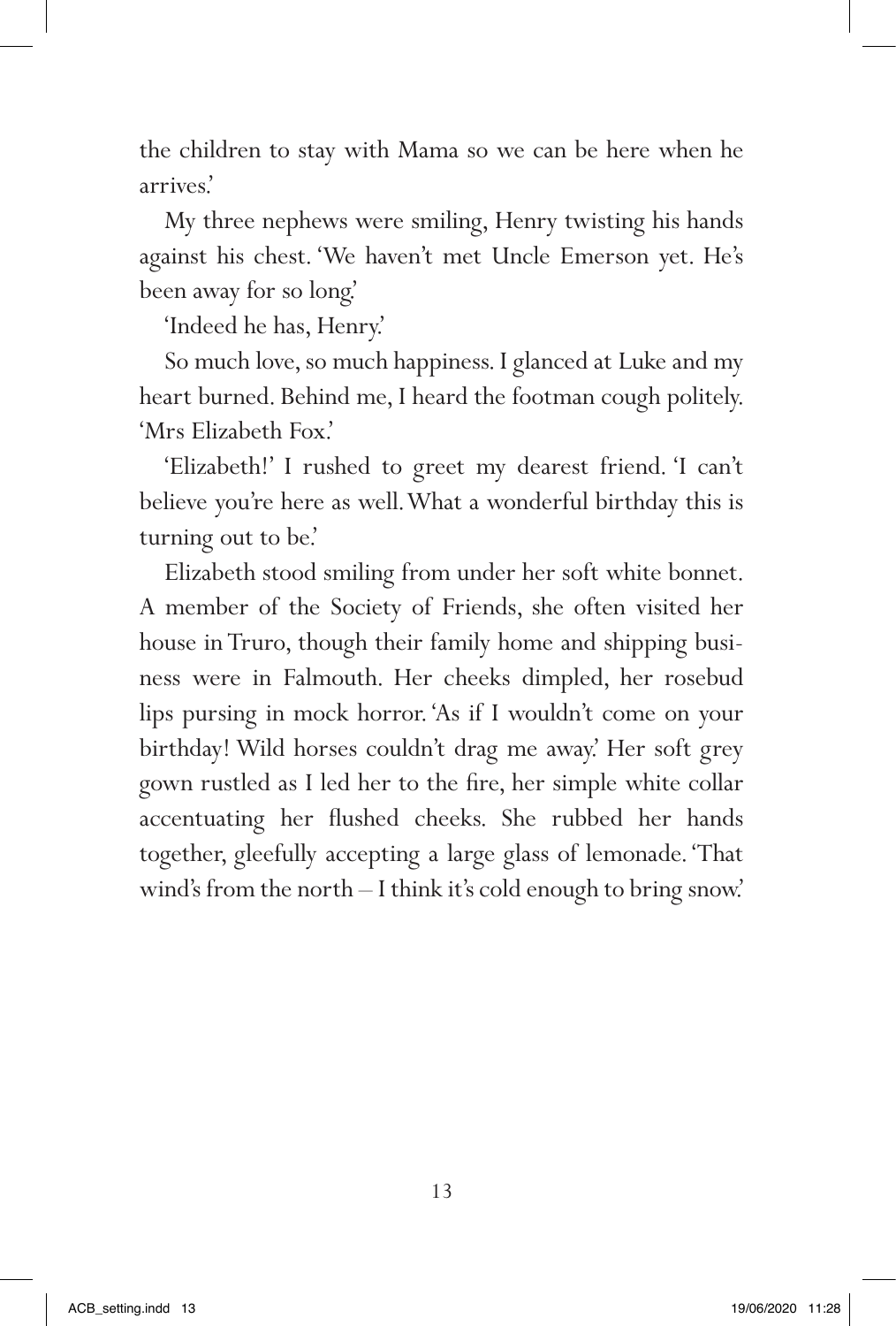*Chapter Two*

**I** untied the ribbon on the boys' present. 'It's so we know whether we can come in or not.' William pointed to the piece of wood. 'We found it on the shore and scrubbed it really hard. Then we polished it.' He held it up. 'Henry painted this side. . .*Aunt Amelia is busy*. . .' He turned the sign over. 'And I did this side because there's an extra word . . .*Aunt Amelia is not busy*. It's for your painting studio.'

I kissed them both. 'Thank you. It's beautiful and very useful. Your lettering's very neat. Thank you so much, I shall use it from now on.'

The boys ran to the table. 'Now shall you open this big present from Captain de la Croix?'

'I wonder what it can be.'

Two years ago Captain Pierre de la Croix had given Frederick his parole after *HMS Circe* captured his ship. He had stayed with us in Trenwyn House while Frederick sorted out his parole papers and we had attempted to teach him cricket – to no avail. He was now in Bodmin with several hundred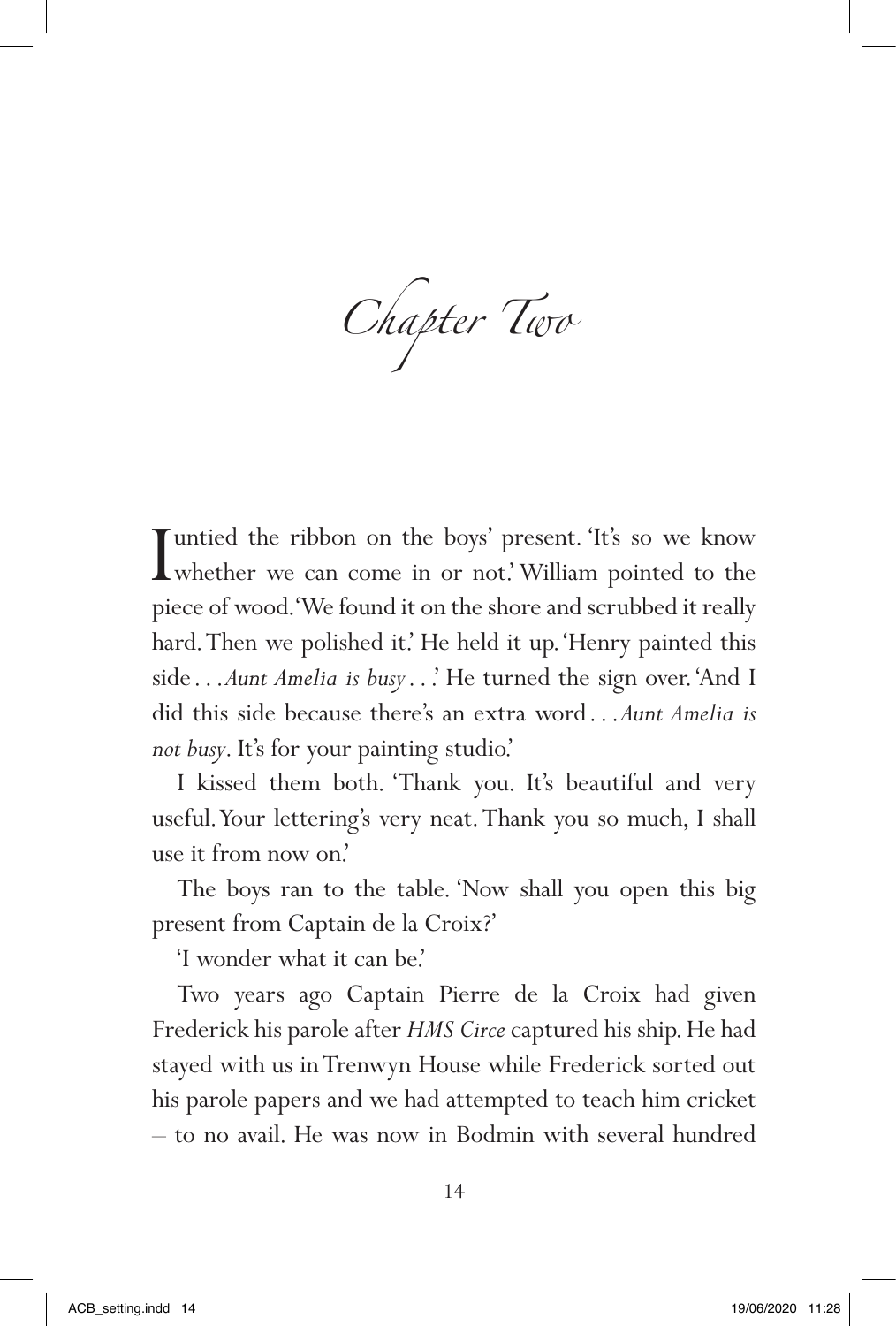other French officers and we kept in touch. He was charming, his perfect manners endearing him to everyone. Papa reached for his scissors and I read the attached note aloud.

*Dear Miss Carew,*

*A small gift that cannot in any way repay your kindness or your family's generosity to me. It is not yet complete, but I wanted you to have it for your birthday. Do not set sail quite yet – I have eight more pairs of animals to finish. My regards to all your family.*

*I remain, your humble servant, Pierre de la Croix*

I unfolded the brown paper. 'An ark!' I was lost for words. 'He's made me an ark.'

Every plank on the deck was individually crafted, each a slightly different shade, and we gathered round the intricate model, marvelling at the inlaid wood. The hull was roundbellied, sweeping in a delicate curve, with swirls of motherof-pearl glistening on the bow. 'Look – it's like waves frothing against the side.'

Each exquisite detail drew cries of disbelief. Portholes gave glimpses of animals in individual stables, windows in the cabins showed figurines on chairs. I opened the side door and pulled down the gangplank. 'Look, an elephant. . .a tiger.' Horses followed, then gazelles and sheep and cows, everything carved in the finest detail. 'He must have whittled these. . .and engraved these from bone.'

Papa held up a gleaming white horse. 'And polished them. It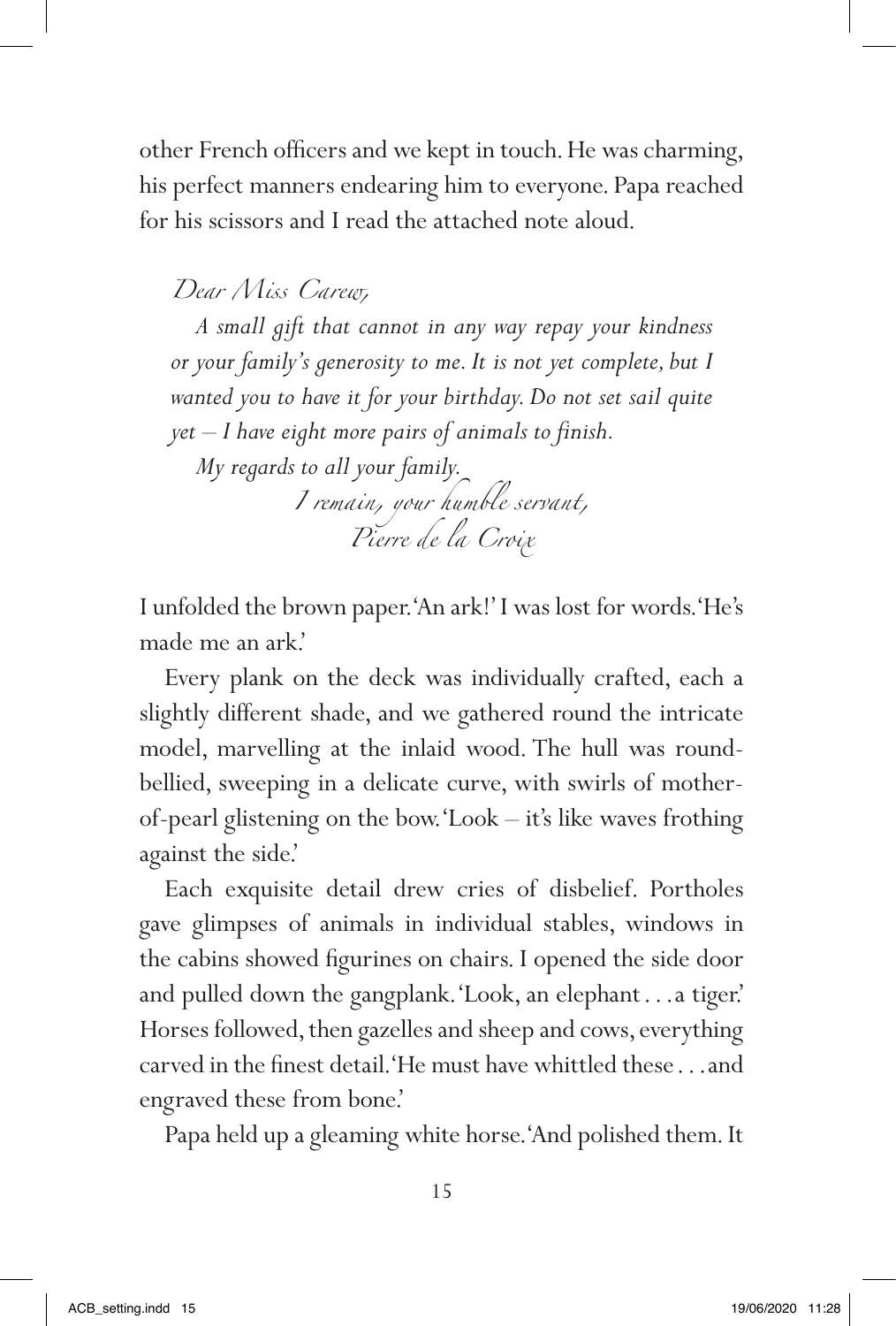must have taken him a very long time. Still, I suppose he has the time. There's a growing market for these French fancies – they command a good price. Prisoners' work is being commissioned by many in London. But this is quite the most splendid of everything I've seen.'

Elizabeth shook her head in wonder. 'How is he? Does his note say if he's well?'

'No, but we've only just seen him. Mother and I took him a hamper for Christmas. He has very comfortable lodgings in Bodmin – the proprietor, Mrs Hambley, spoils him quite terribly.'

Elizabeth must be in Truro for shipping business, not just for my birthday. She held up a giraffe. 'I understand the prisoners sell their trinkets in the market – I gather some of them teach fencing and dancing. The people of Bodmin must be getting quite used to having French officers on their streets.'

Papa shrugged his broad shoulders. 'I can't see it as a problem – so long as there's enough food for everyone. Bodmin's in a rich vale – it's not a poor town, and I think that makes all the difference. Here, let me.' He placed the ark on the floor for the boys to examine.

'Well, my present's going to seem very dull in comparison to Captain de la Croix's.' Elizabeth smiled, handing me a parcel. I slipped off the ribbons and held up a pair of soft leather gloves. 'For your herb garden,' she whispered as I reached to kiss her. 'They're to replace your old ones. Try not to get holes in these ones *quite* so soon.'

Our glasses duly refreshed, and the fire newly stoked, Mary Lilly smiled. 'My present's from London. I do hope they're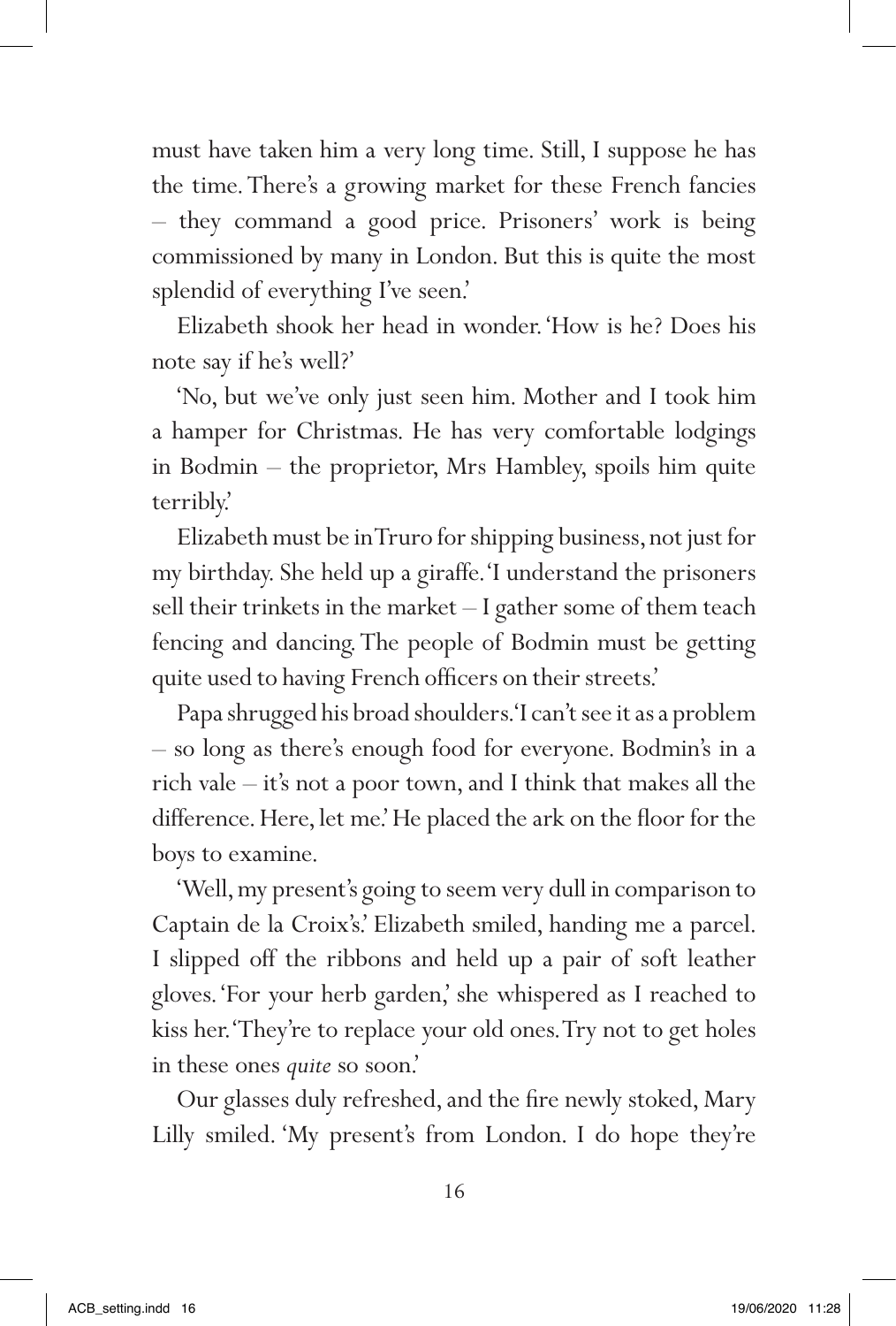what you're looking for, only I know you need finer tipped brushes for your herb paintings and such.'

I unrolled five finely pointed paintbrushes. 'Oh, Mary, they're perfect. They'll make all the difference. Thank you so much . . .where did you find them?'

Her eyes crinkled along their loving lines. 'I had them made for you, my dear. I said to make them as fine as an eyelash – the proof will be in the painting, but I'm thrilled you like them.'

Liked them? I loved them. They were absolutely perfect. Painting was my passion, especially my herbs. Sometimes the shading in my flowers was too heavy, the veins in the leaves too thick. Often I needed just the illusion of colour, a nuance, the faintest blush.

I had to look away. I remembered another birthday, another gathering of families around the fire. Yet we had not been smiling; we had stared into the flames in stunned silence. The pain was passing now, allowing me to breathe.

Edmund would have wanted this: he would have wanted me to be happy.

Mother ducked expertly as Young Emerson reached up to catch her feathers, handing him some gingerbread instead to feed the animals. He staggered across the carpet to join the others and she swung her foot off the cushion, patting the chaise longue beside her. 'Our present cannot be wrapped, my dear. We've decided to build you a new walled garden – next to the gatehouse at Trenwyn.'

Papa's smile broadened. 'So you can distribute your herbs without everyone *marching across our lawns*.'

'Not that we don't *like* your visiting apothecaries and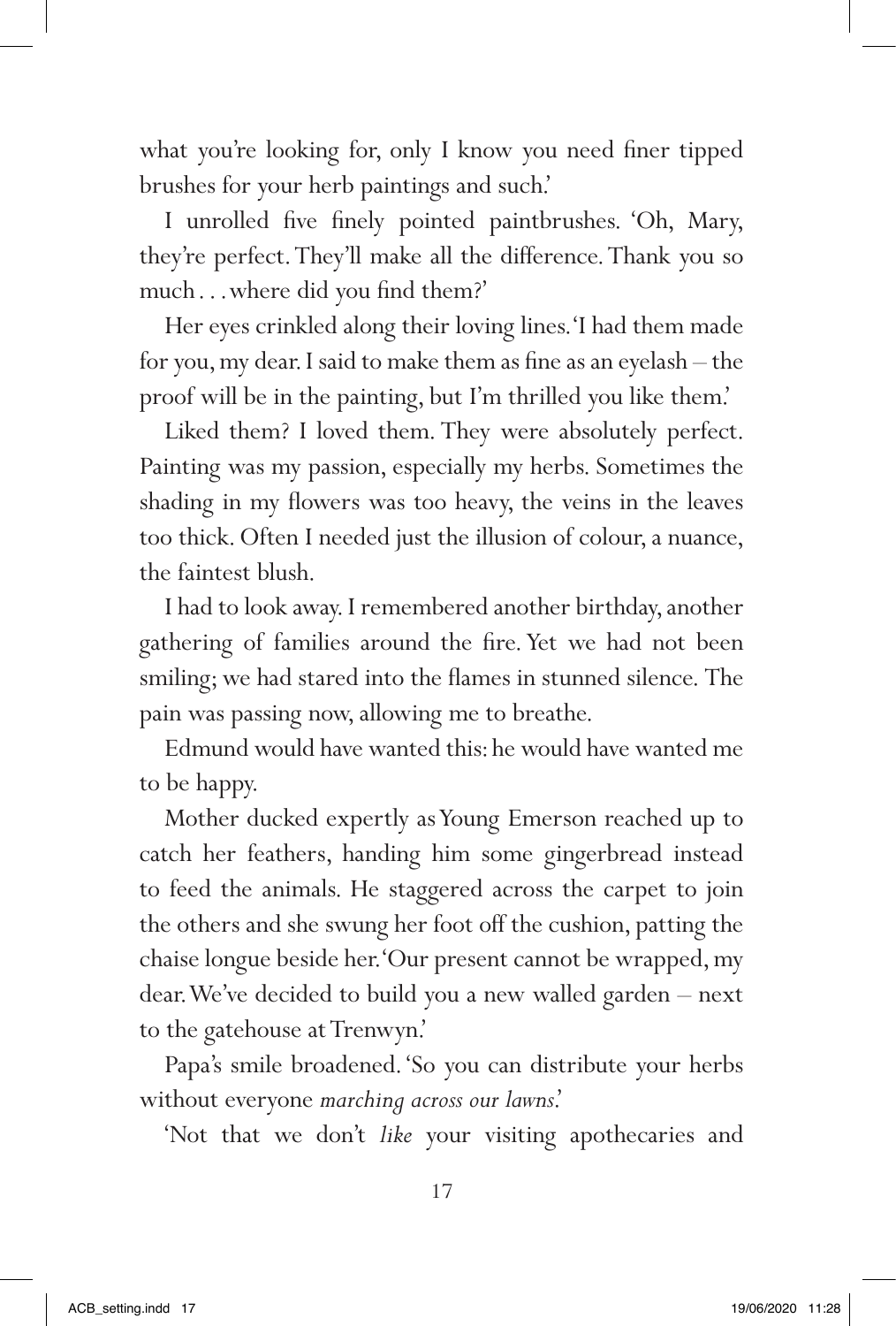physicians, my dear.' Mother glanced at Luke, smiling her most endearing smile. 'Of course we do . . .it's just. . .Well, your father thinks they mess up the gravel.'

'Very tedious. No sooner the stones are raked back, another horse and cart comes tearing up the drive. Endless stones scattering everywhere.'

'And sometimes, we're not dressed for company. Your visitors seem rather shocked to see me rowing on the river – or fishing.' She winked at her adoring grandsons. 'And sometimes they get shot with bows and arrows, don't they, boys?'

'Shot and held prisoner, Grandma.'

'Indeed. Though we do let them down eventually.'

Despite the heat from the fire, Cordelia's cheeks went ashen. What Mother knew would strengthen, Cordelia believed would weaken. Far better to keep Cordelia in the dark. 'Down?' she whispered.

Mother shrugged. 'From the treehouse. Oh, don't look like that, my dear – it's not that high. Most of them survive.'

I hugged Papa. Another walled garden and my output could double. My herbs were already distributed all over Cornwall, but demand was outgrowing supply. Now I could fulfil all my orders *and* my promise to supply the new infirmary.

Papa's bear grip tightened. 'You can draw up your exact requirements, my dear – any shape and size you require and as many new gardeners as you need. We'll start building it in the spring.'

Luke had his back to the fire, the love in his eyes making my heart soar like a bird. Dearest Luke, with his shy smile and his sense of honour, his integrity, his complete understanding.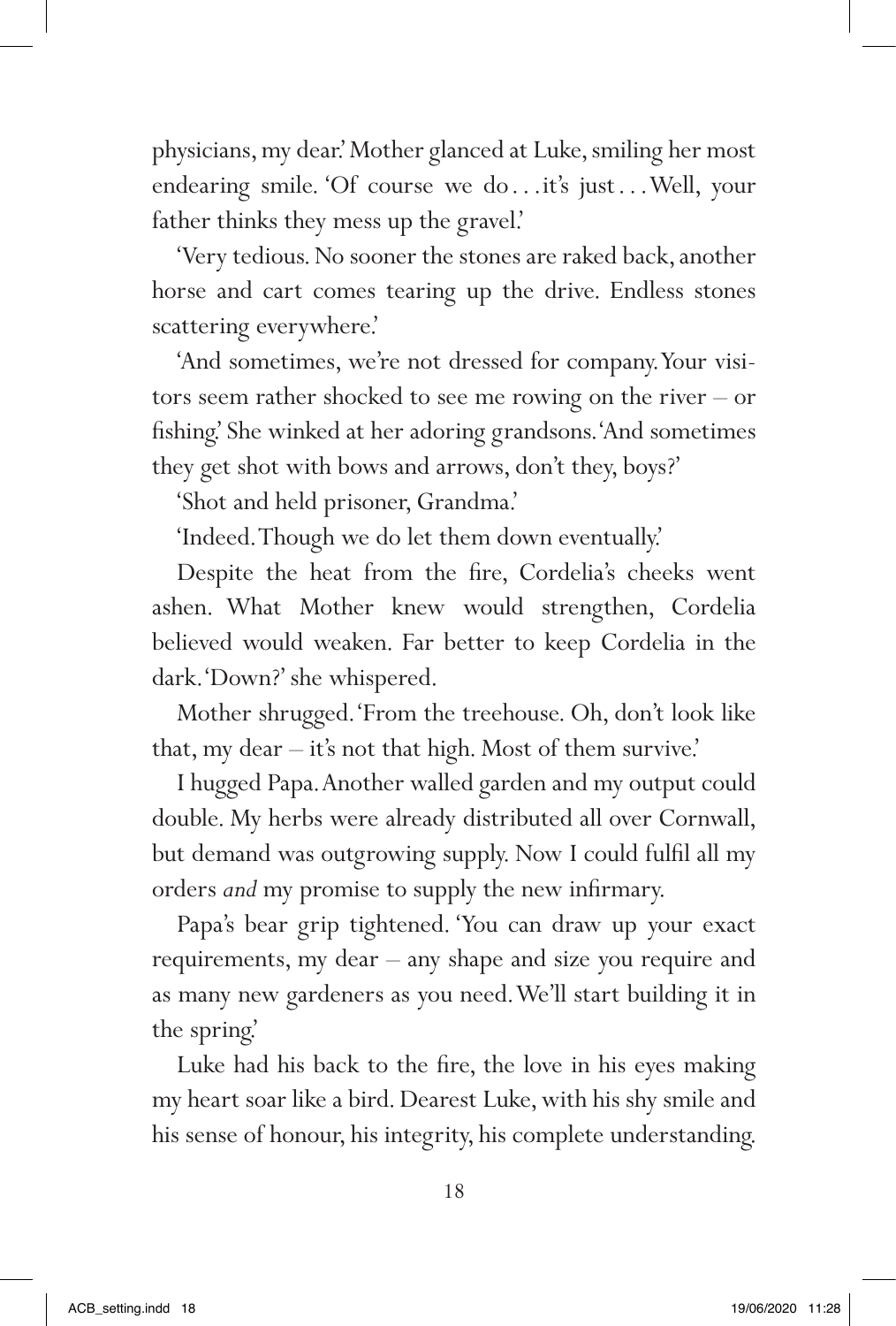His determination to stand back while I grieved, never demanding anything from me. Always professional, always asking my opinion; discussing tinctures and balms, giving me lists of the herbs he needed, asking whether I could suggest others. He had unlocked my heart so completely, and now it was his forever.

His eyes on my eyes, his hand reached into his pocket. 'That only leaves my present.' His voice was almost a whisper, the room growing quiet around us. I would say yes, yes, yes. A thousand times, yes. Outside, the sky was darkening and the shutters would soon be closed; we would draw round the fire and play blind man's buff. My twenty-fifth birthday; the start of my wonderful new life.

It was a letter he drew out, not the small walnut box. He held it in his hand, his eyes burning mine. 'My birthday present is on its way, or rather, I should say on *his* way. This letter is from Mr Burrows of Burrows and Son, the renowned London publishers of botanical prints. Amelia. . .I rescued one of the prints you'd discarded – it wasn't up to *your* standard but to me it looked perfect.' He shrugged his shoulders. 'And it must have looked perfect to Mr Burrows, too.'

He unfolded the letter. 'I shall be venturing down to Somerset and Devon late January and will call on you in early February. I believe Miss Carew has great talent and if this is a discarded painting, then I certainly look forward to seeing her entire collection with a view to publication.'

Tears filled my eyes. 'But, Luke. . .'

'You're not cross with me, are you? Only I knew if I asked, you'd refuse.'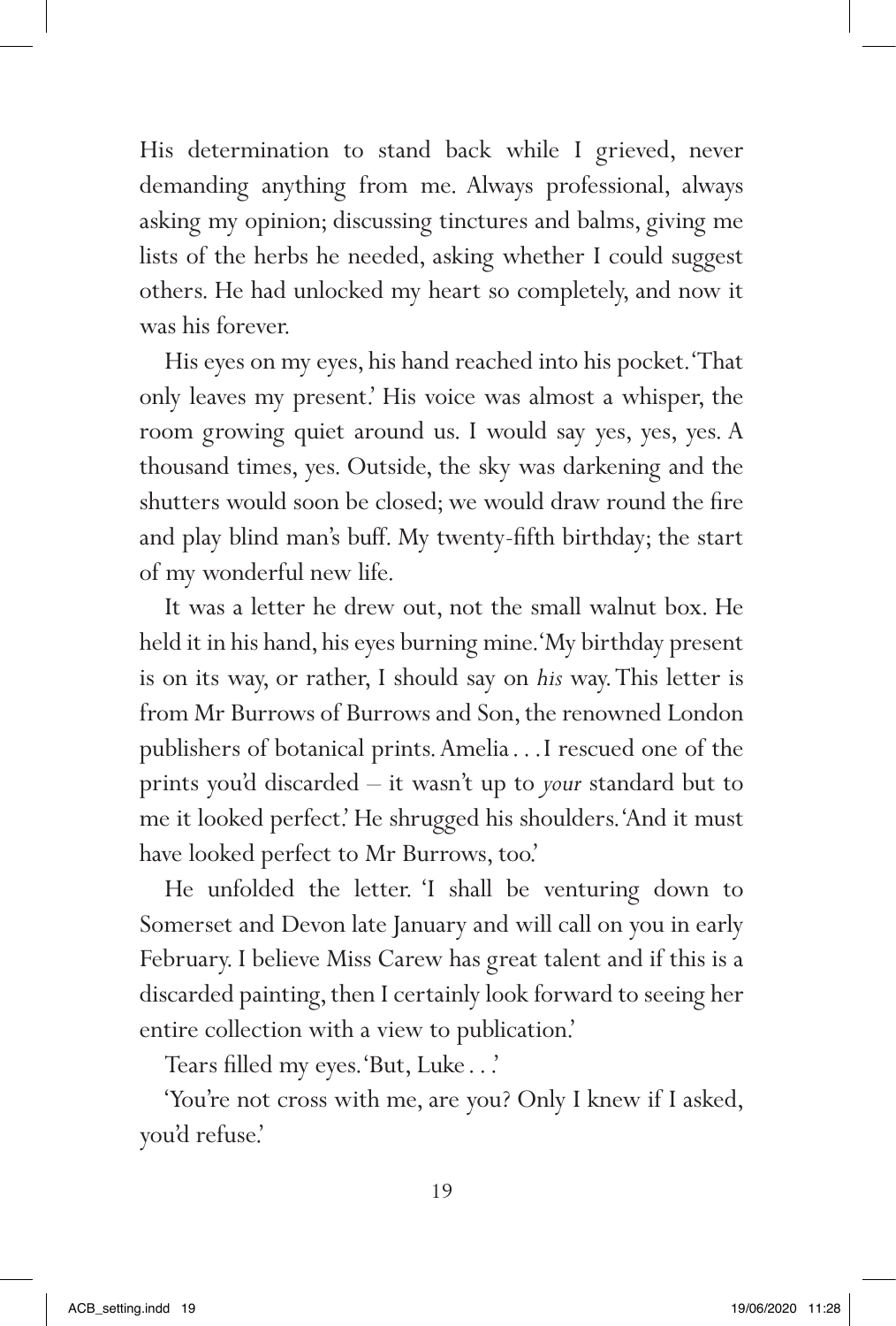Such a renowned publisher coming to see *my* drawings? I was almost too shocked to speak. 'But, Luke. . .he might not want them. . .they might not be good enough. I'm not ready for them to be seen.'

'You told me you'd nearly finished. That you'd written everything you needed—'

'Yes, I have. I just need to add a few more tinctures – maybe some general health advice from your father's herbal . . .but to have it published? That's too much to hope.'

'Why not let Mr Burrows be the judge?'

'The man will be a dammed fool if he doesn't take them all. Dammed fool. Dammed fine present.' Papa picked Emerson up, throwing him in the air, tickling him as he caught him. 'So, you're to have a famous aunt, are you? What shall we call this book of yours, Amelia?'

Luke handed me the letter. 'That's for Amelia to decide, but my suggestion would be *The Lady Herbalist*.' His voice dropped. 'And I think it should be dedicated to Midshipman Sir Edmund Melville.'

The pain flooded back. Every plant planted, every painting painted; every early morning and every wakeful night spent thinking of Edmund. Luke's generosity of spirit was more than I could bear – to enable me to honour Edmund was the kindness present of all.

Loud knocks echoed from the front door, footsteps hurrying across the hall.

'Is someone else coming to surprise me?' I asked, blinking back my tears.

Mother glanced at Mary. 'Mr Lilly, perhaps?'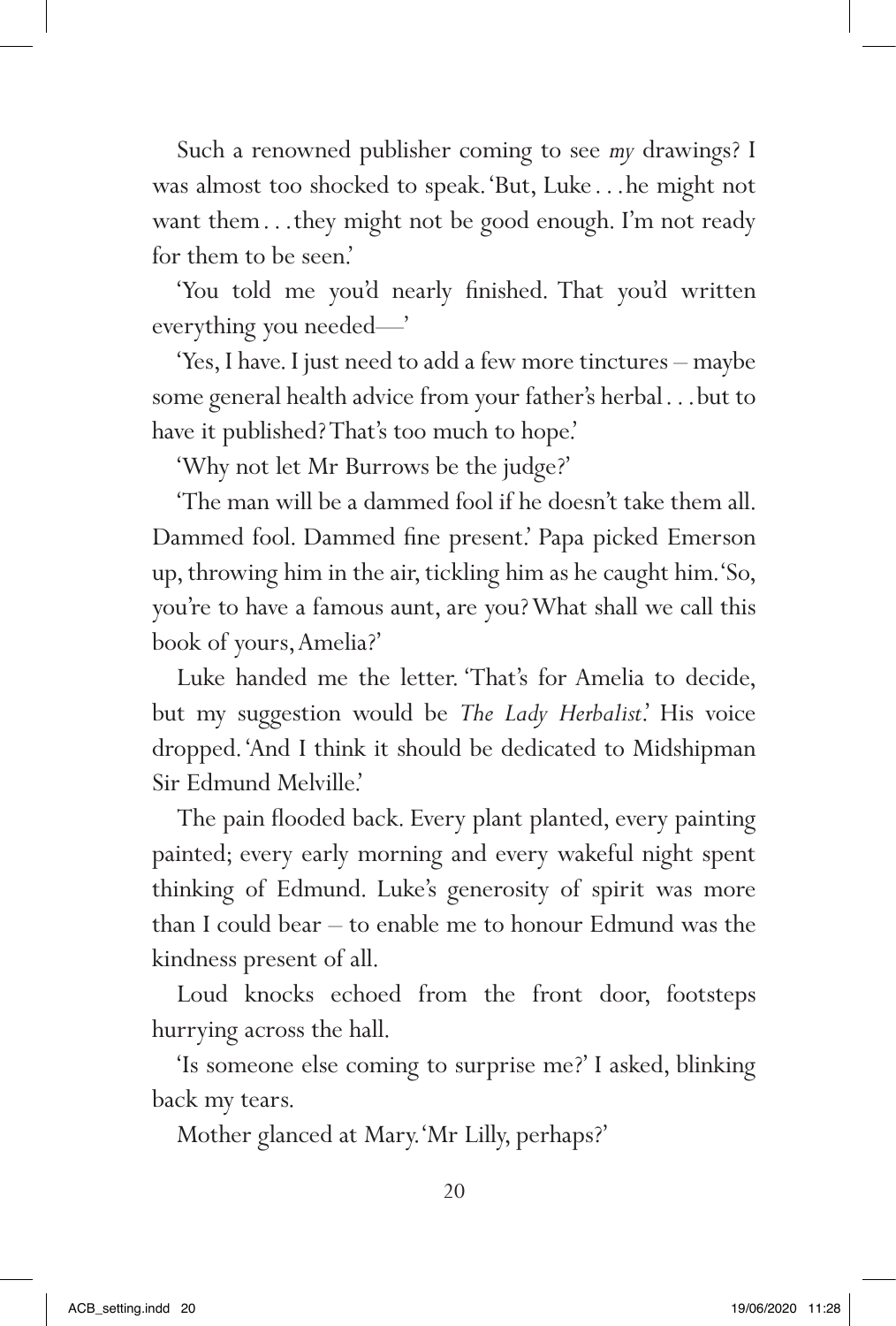Mary shook her head. 'I don't believe so. He's away for another week.'

I could hear muffled voices, then the doorman entered, bowing, crossing the room with a letter on his silver tray. 'A letter, m'lady. Straight off the Falmouth Packet.'

Mother's back straightened, her smile vanished. She took a deep breath. Every express brought terror, every letter hurried across the hall bringing the same the same stab of dread. Three sons in the navy, three sons held lovingly in her thoughts every moment of every day. I watched her mouth tighten. 'The poor man must be frozen. Have you offered him some refreshments?'

'Indeed, m'lady. He's been shown down to the kitchen.'

All colour had drained from Mother's face. She looked older, her cheeks ashen. She could hardly hold the letter. 'But it's not for me. . .it's for—'

She glanced in my direction and the room began to spin.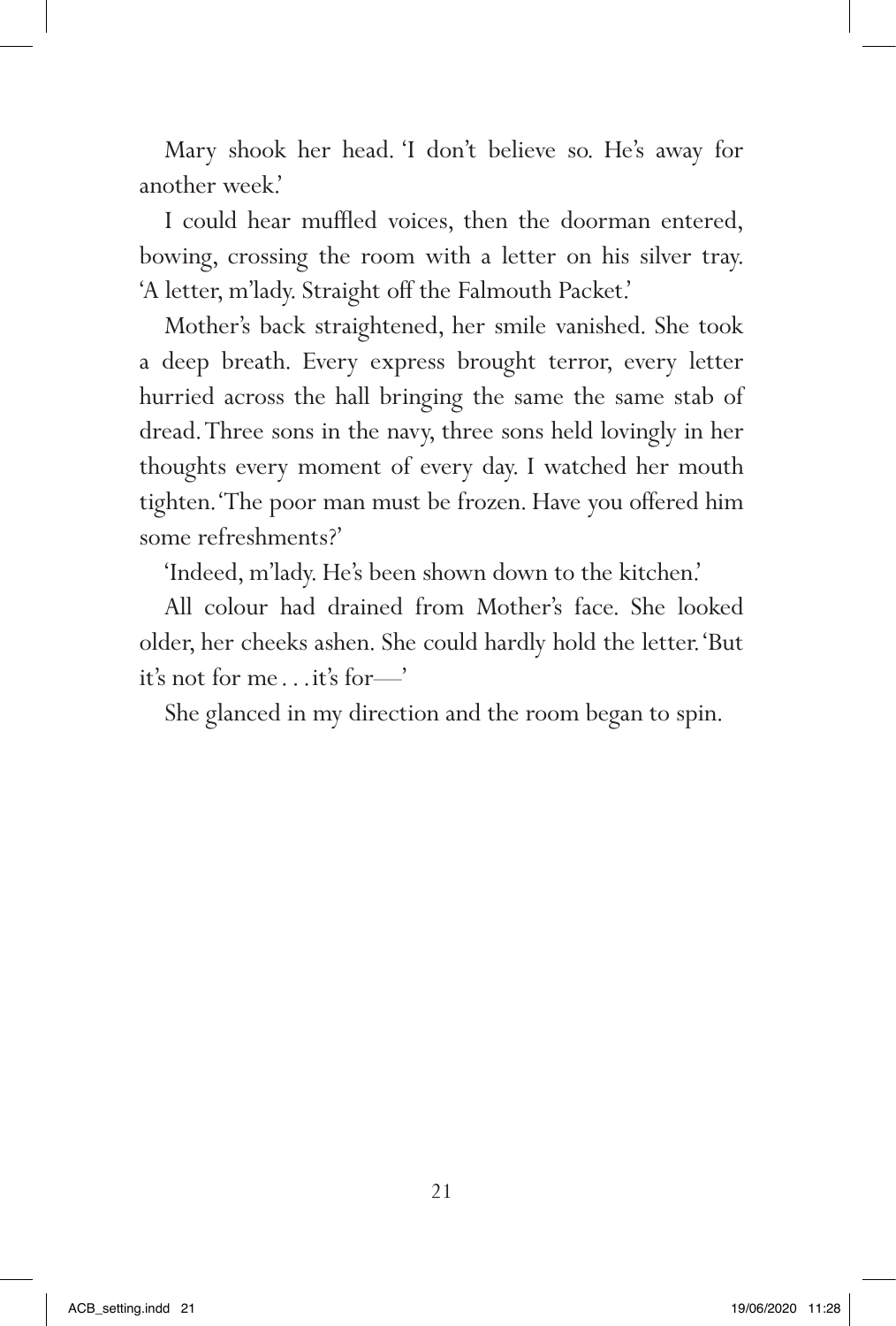*Chapter Three*

Their faces were a distant blur. I could not breathe. 'Some<br>brandy, my dear?'

I shook my head at Papa's proffered glass. *It's not his writing. Not his writing*.

Mother's grip was strong and comforting. 'It's from Portugal,' she said, 'but it seems to have been everywhere – there are so many scribbled directions, I'm surprised it's reached you at all.'

Elizabeth must have helped me to the chaise longue, Cordelia must have gathered up the boys and ushered them quickly through the door. The sudden silence was unnerving, just the thumping of my heart and my head swimming. I looked for Luke. He was facing the fireplace, standing with straight shoulders and a stiff back. Mary Lilly reached for a chair and sat down, staring at her clasped hands.

The writing was faded and almost impossible to read. It was well formed, but it was *not his writing*. The paper was worn, torn at the edges, a crease across the middle, half-obscuring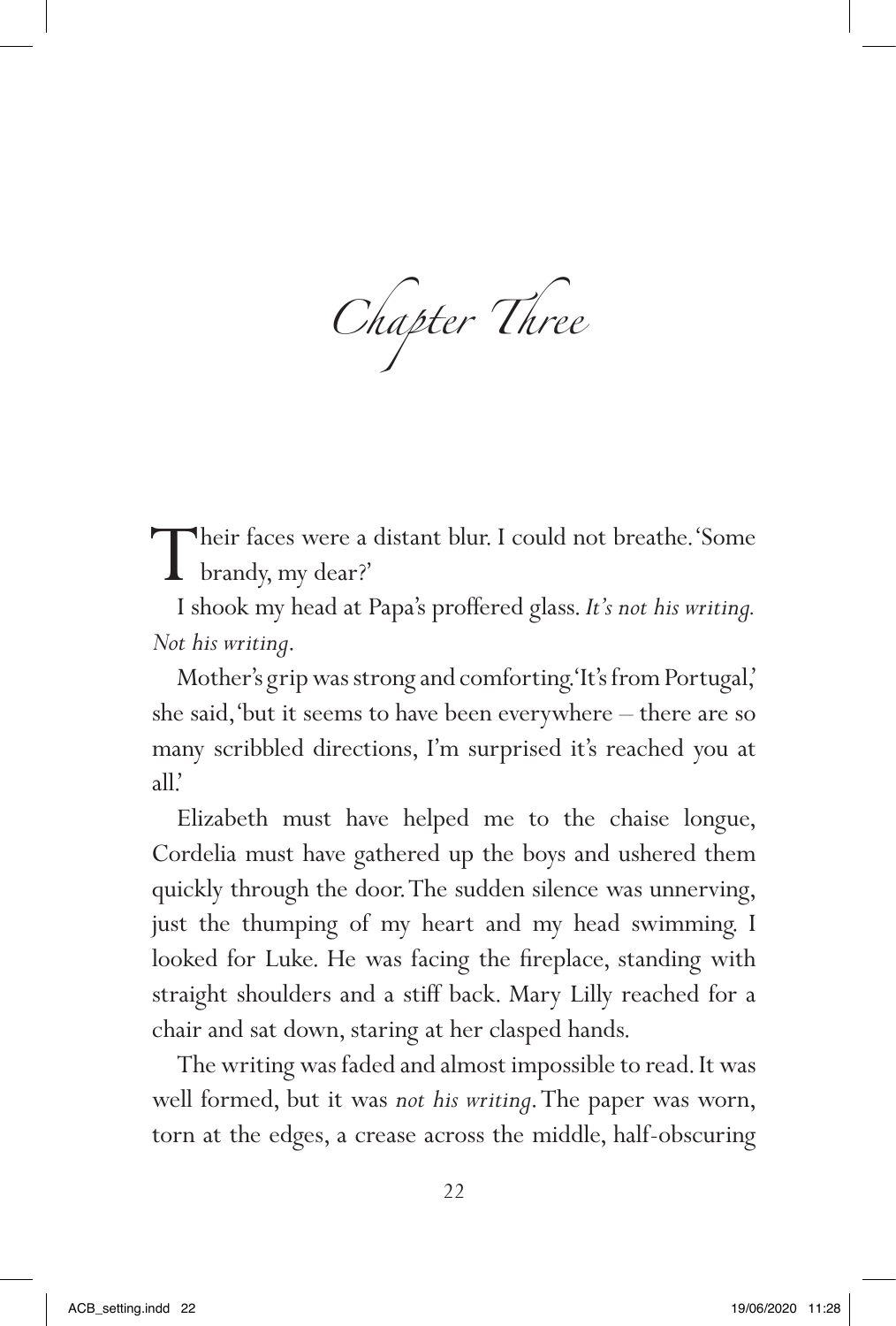my name. The wax was sealed with a cross inside a heart. 'Shall I open it?' whispered Mother.

'No. I'll open it.'

I slipped the seal and fought to breathe. It *was* his writing, his dearest, dearest writing. I felt giddy, faint, the blood rushing from my head. It was four years since the news of his loss, eighteen months since the confirmation of his death. I had given up all hope. The letter shook in my hands.

'He's alive. . .his writing's very shaky . . .but then it stops. It just stops and another hand takes over. I can't read it – it's in a language I don't understand.'

Elizabeth's arm closed round me. 'Would you prefer to keep your letter private?'

Tears streamed down my cheeks. 'I can't make sense of it.'

She took the letter. 'He's in The Convert of the Sacred Heart, São Luís, Brazil. *To Miss Amelia Carew, Town House Truro. August 4th 1796*.' She stopped. 'But that's. . .almost eighteen months ago.'

My heart seized. 'Oh no . . .I didn't see that.'

She cleared her throat. 'The writing's very shaky – it's very hard to read. It says. . .*My beloved Amelia, I'm well, thank the Lord, though this is the first day I've been allowed out of bed to write. I've been given half an hour, and then I shall be placed back in bed by the good nuns who have saved my life. Only half an hour to tell you everything. Yellow fever has me in its grip, such that I can hardly hold the pen, but I will be strong again soon and I will search out the swiftest ship*—'

Elizabeth looked up. 'That's where he stops. The rest of the letter is written in a different hand.' She turned the page.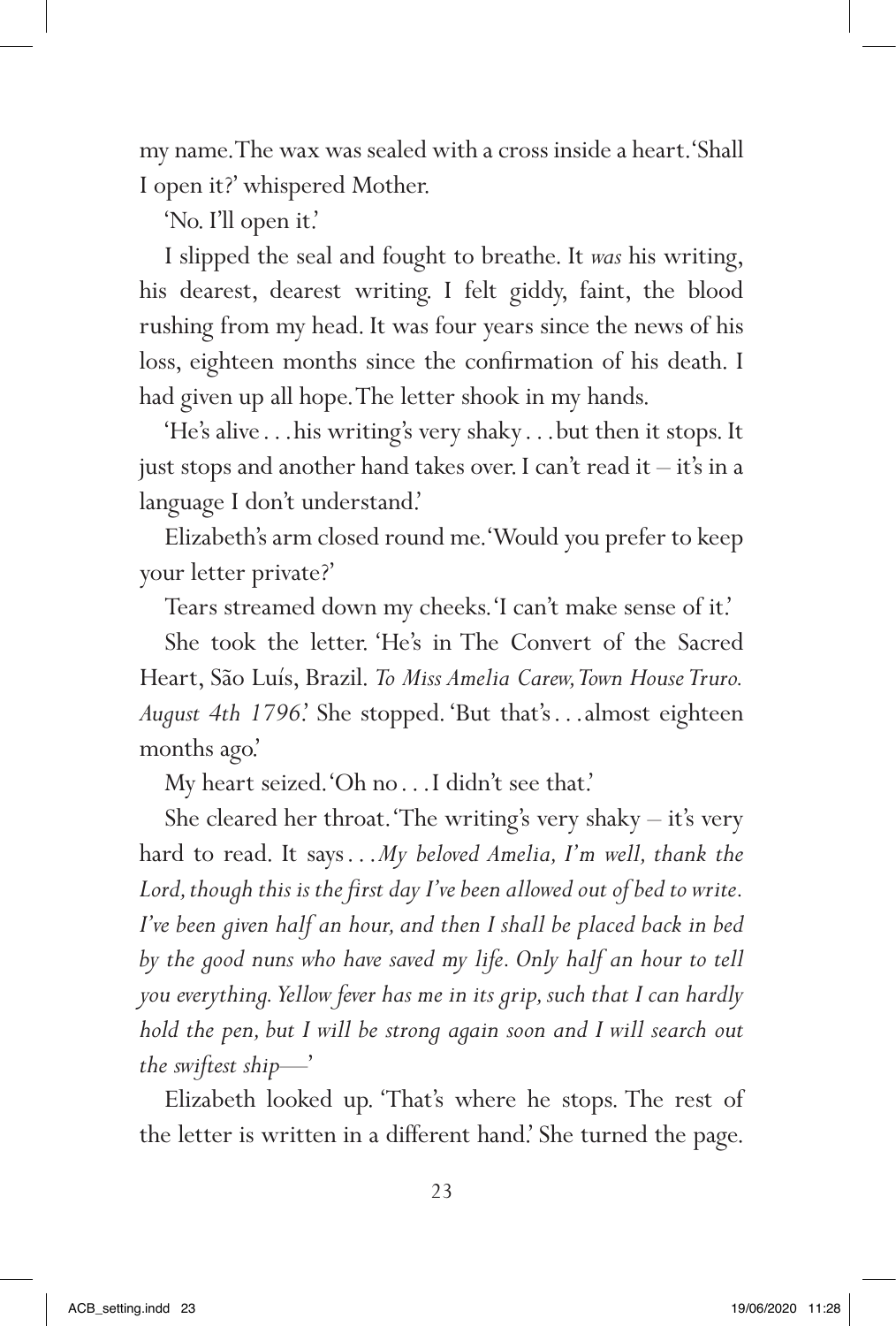'There's nothing else in Edmund's writing – it looks like Spanish . . .no, I suppose if it's Brazil, it's probably Portuguese?'

Papa took the letter. 'Who reads Portuguese round here? Elizabeth, have you any ships in from Portugal? In Falmouth we'd find any number of Portuguese speakers, but here, in Truro . . .in January?' He turned to Mother. 'I might have to go to Falmouth to get it read.'

I fought to breathe. I was in a lime-washed room, a huge wooden cross hanging above me. The floor was polished red tiles, a fierce sun slanting through the grilles of the window. They were helping him from an iron bed, gently positioning him at a simple wooden table. Edmund was grasping the pen, trying to stop his hands from shaking. My beloved Edmund, half delirious with fever, reaching for a pen to tell me he was alive.

Every emotion I had tried to bury was flooding back – his smile, the shake of his black curls. His hand slipping into mine – the boy from my childhood who had stolen my heart, the not-so-shy youth who stole kisses as we gathered in the hay. The day he asked me to marry him, standing on the shore of the river below Trenwyn House, kissing the entwined grass ring so tenderly before placing it on my finger. The man I adored, telling me he was still alive. The man I had vowed to love until *death did us part*.

I could hear Mother calling for the globe. My brothers' latest whereabouts were chartered with silver pins, Edmund's last battle marked by a black pin on the distant shores of Guadeloupe. Papa placed it in front of us and Mother spun it round, putting her finger straight on the tiny island.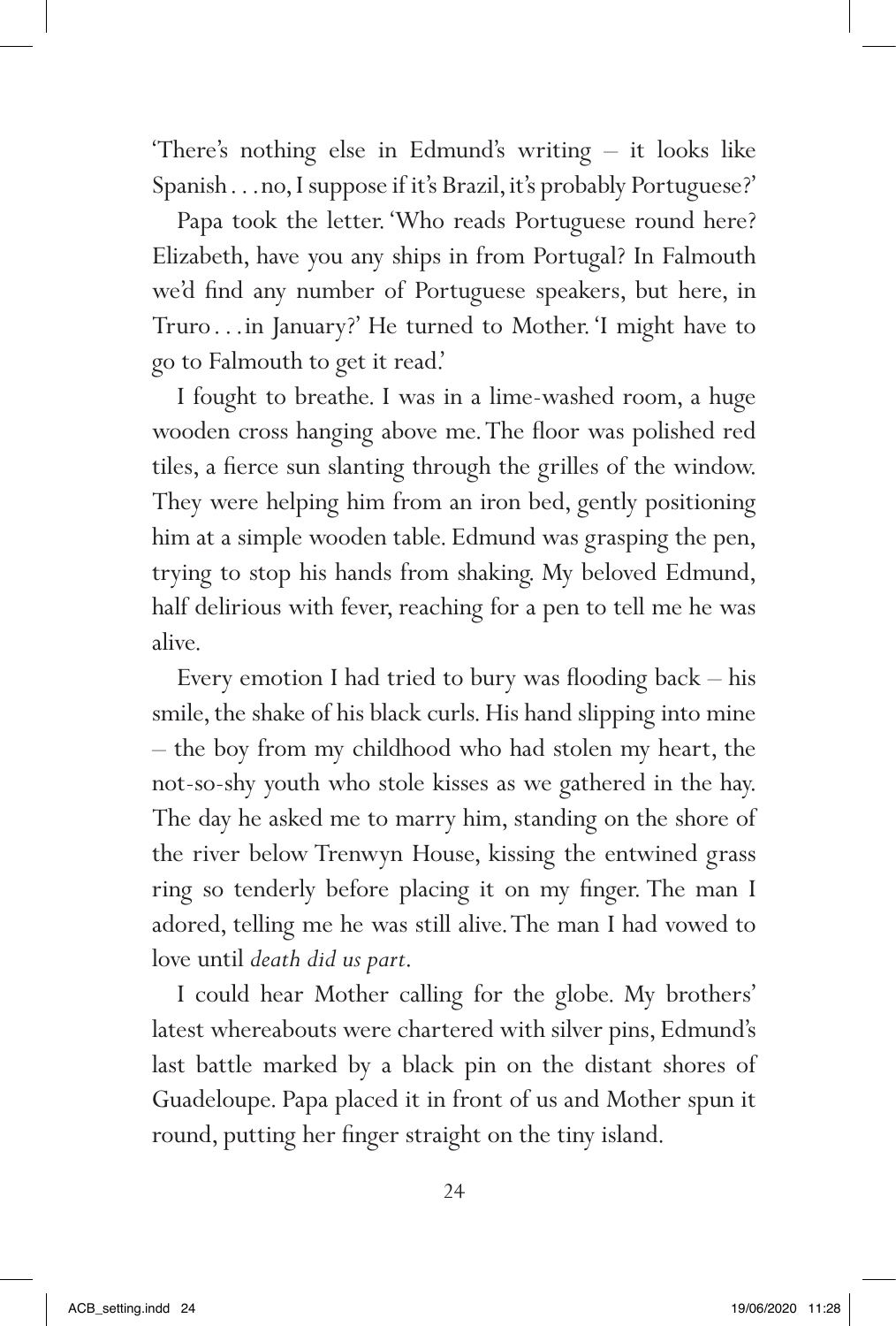'Brazil's not directly south . . .it's here. . .a long way *southwest* of Guadeloupe. Heaven knows how many miles away.'

Elizabeth traced the outline of Brazil. 'It's a vast coastline. São Luís isn't marked on here, but I believe it is in the north . . .somewhere in this region. Trade with São Luís is a growing business – we've insured several ships from there. Cotton growers, mainly the Maranha Shipping Company. They ship their cotton to London and Liverpool – some of their ships come to Bristol. We cover the trade to Falmouth.'

Luke walked stiffly from the fireplace and knelt by my side. He looked pale, his fingers loosening his white cravat. 'I've heard Portuguese spoken in the seaman's hostel behind the quay. Someone there might read Portuguese – I'll leave you now and search the quays.'

'His writing just stopped. Luke. . .he was so frail . . .' The words caught in my throat. 'What if he. . .?'

He handed me his starched white handkerchief. 'We don't know that, Amelia.'

'He was in the middle of a sentence.'

'We must get the letter translated. I'll search the quays. If I'm not successful, your father and I will go to Falmouth.'

He did not take my hand but bowed formally. Any other time, he would have taken my hand and put it to his lips. He would have turned at the door and smiled and I would have gazed back at him. 'Lord Carew, Lady Clarissa, I'll take my leave.'

A thousand knives thrust deep into my heart. I was losing Edmund all over again, the old wounds opening up, the pain so raw I wanted to cry. I should never have stopped believing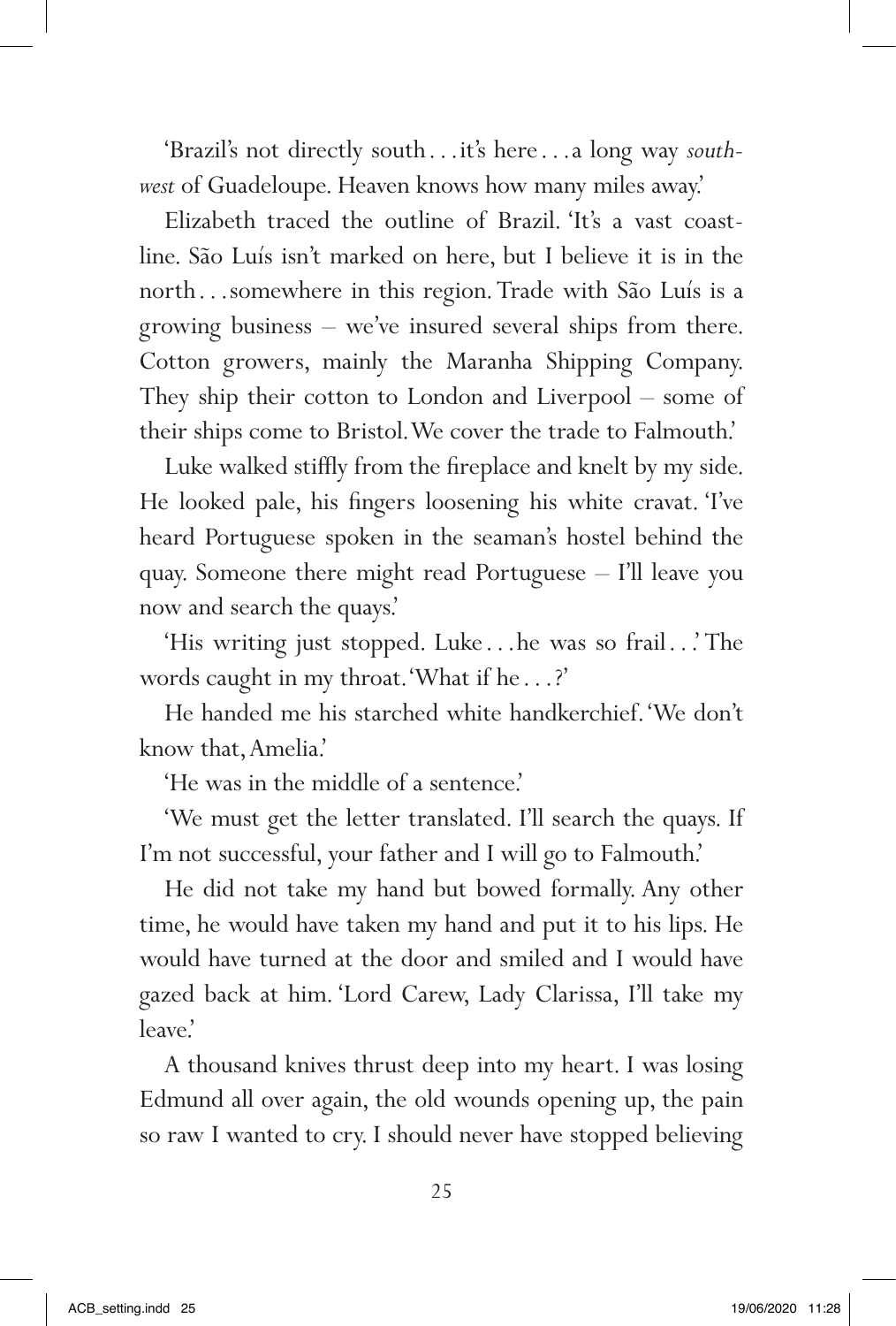he was alive. I had abandoned him. I had given up hope when I should have stayed strong.

'Amelia?' Elizabeth's voice drifted through the pain. 'The lady I bought your gloves from had her daughter-in-law with her – she was helping in the shop. You know the leather shop on the quay?'

'Yes,' I managed to murmur.

'I'm sure Mrs Oakley said she had come from Lisbon. She certainly looked Portuguese.' Her heart-shaped smile was not lost on Mother. 'Lady Clarissa, might Amelia and I take a walk to the quayside?'

Papa stood to attention. 'I'll accompany you, my dears. I've been cooped up all day and need to stretch my legs.' His frown deepened as he glanced at the letter. 'It's taken eighteen months to reach here – e*ighteen months* .'



The cold stung my cheeks and I drew my fur-lined hood over my bonnet, linking arms with Elizabeth, our hands thrust deep into our muffs. The streets looked gloomy in the fading light; lamps were being lit, everyone bending their heads against the wind that funnelled down the cobbles. The market square was deserted, the street sellers packing away their trolleys. Papa strode purposefully in front of us, giving a coin to each ragged child he saw picking through the discarded vegetables strewn on the pavement.

Women were gathering hay blowing from the stables, their heads wrapped in thick woollen shawls. Voices rose from the inns, men stretching out their hands in front of burning fires.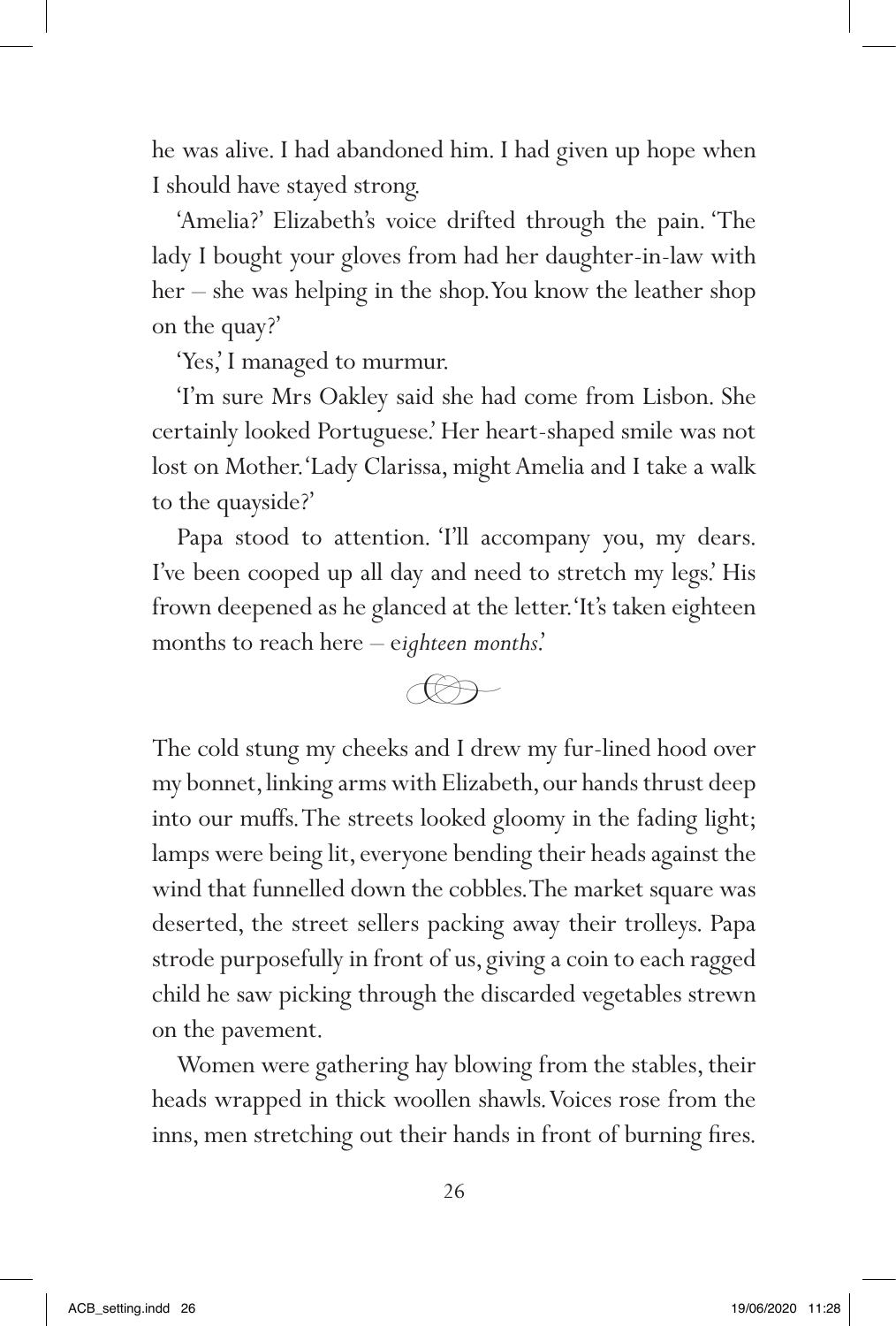Papa's boots thudded in front of us and we walked in silence, the masts of the ships now looming above us. We turned the bend, entering Quay Street, and I caught the familiar smell of rotting mud at low tide.

Quay Street was the beating heart of Truro; it was where my friend Angelica Trevelyan lived, where Robert and Elizabeth Fox had a branch of their shipping business. It was where the Welsh Fleet brought coal in for the mines and shipped tin out to the smelters; tin, copper, smelted iron – the black blood that flowed through the city. He had survived that day; he had crawled from under the gunfire. He had escaped from the island.

A lamp burned in Mrs Oakley's shop, lighting up the polished wooden counter and the glass-fronted cupboard behind it. Two women were sitting stitching in the lamp's glow, their heads bent; one had grey streaks and wore a white mobcap, the other had thick black hair coiled neatly under a ruby-red bonnet.

'There,' whispered Elizabeth, peering through the tiny leaded panes. 'I'm not wrong, am I? She does look Portuguese.' Like all the Society of Friends, Elizabeth's grey woollen cloak was lined in black satin. She wore no jewellery, no coloured silks, no lace or ribbons, nor did she need to; her beauty shone from within, her kindness and compassion matched only by her extraordinary intellect.

The door opened to the sound of the jangling bell and both women looked up. A flash of anxiety crossed Mrs Oakley's eyes and I withdrew my hands from my muff, showing her how well my new gloves fitted. They curtseyed deeply, Mrs Oakley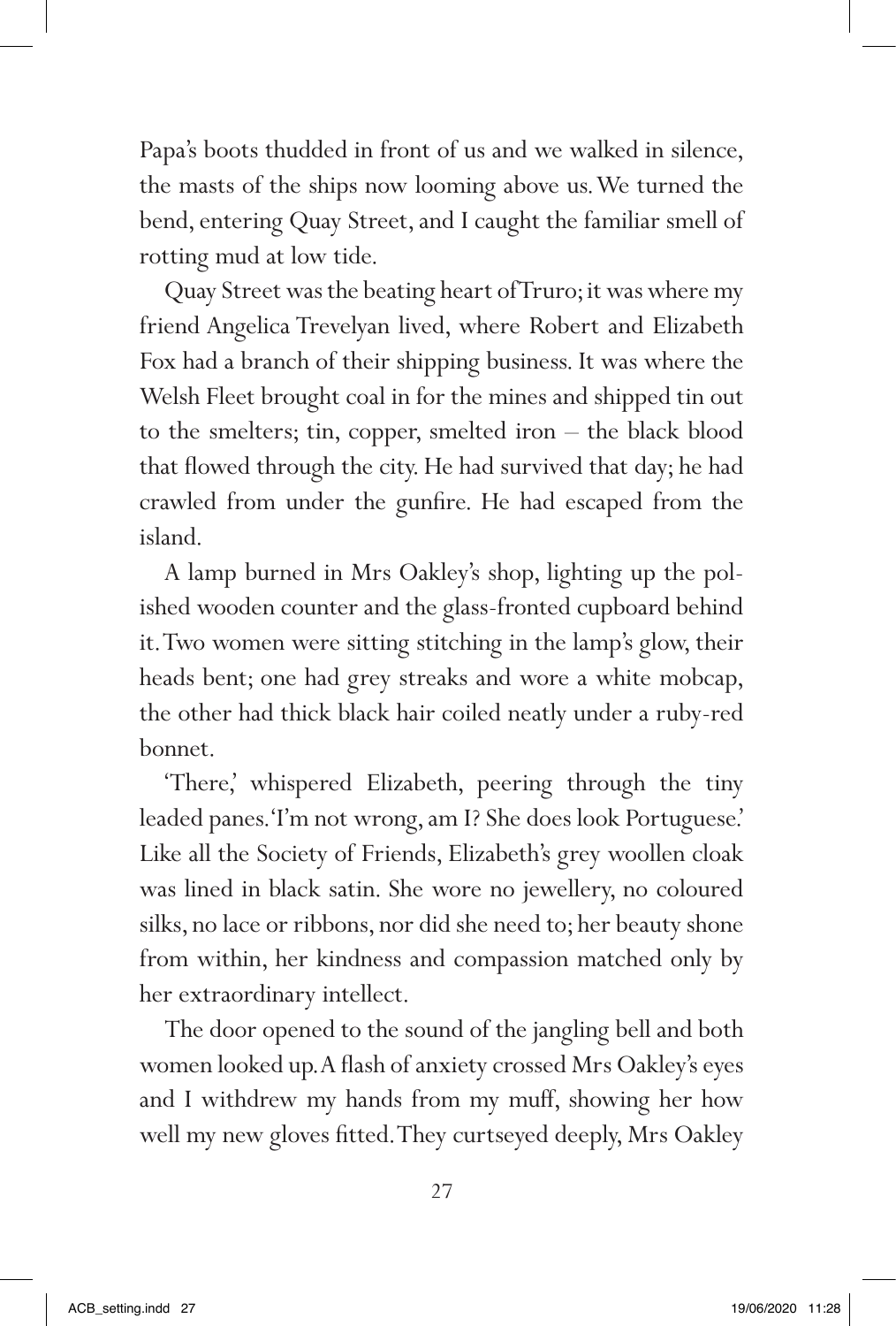with a twinge of pain, the younger lady with an air of sadness. 'They fit perfectly,' I assured them. 'Quite the loveliest gloves I have.'

They seemed to curtsey deeper and longer than usual, not daring to glance at Papa, who filled their shop with his great coat and fur hat. Most wives ushered their husbands next door to where Mr Oakley sewed saddle bags and travel cases.

'What an honour, Miss Carew, Lord Carew. . .Mrs Fox.'

The younger woman seemed rather fragile, her skin sallow beneath a crown of jet-black hair, a look of suffering in her dark eyes. Her gown was good quality silk but fraying at the hem, the lace at her sleeves greying. By her glance, I instantly thought her to be a woman who knew sorrow; someone who would understand if I cried in front of her.

Elizabeth smiled. 'Mrs Oakley, I remember you saying your daughter-in-law has recently arrived from Lisbon. May I ask if she can read? Only Miss Carew has a letter of great delicacy that we believe to be in Portuguese.'

She had addressed the elder Mrs Oakley, but the younger woman nodded, her chin rising slightly. 'I am Portuguese. I am educated, and I will gladly read your letter.' Her voice was throaty, thickly accented, but her English was perfect. She did not smile, but held out her hand, taking the letter to the glow of the lamplight. From the corner of the room, the dark eyes of a child stared back at me. He looked poorly nourished with shadows under his eyes, his thin wrists protruding from beneath the sleeves of a fraying jacket.

I gripped Elizabeth's hand. I would not cry. Somehow, at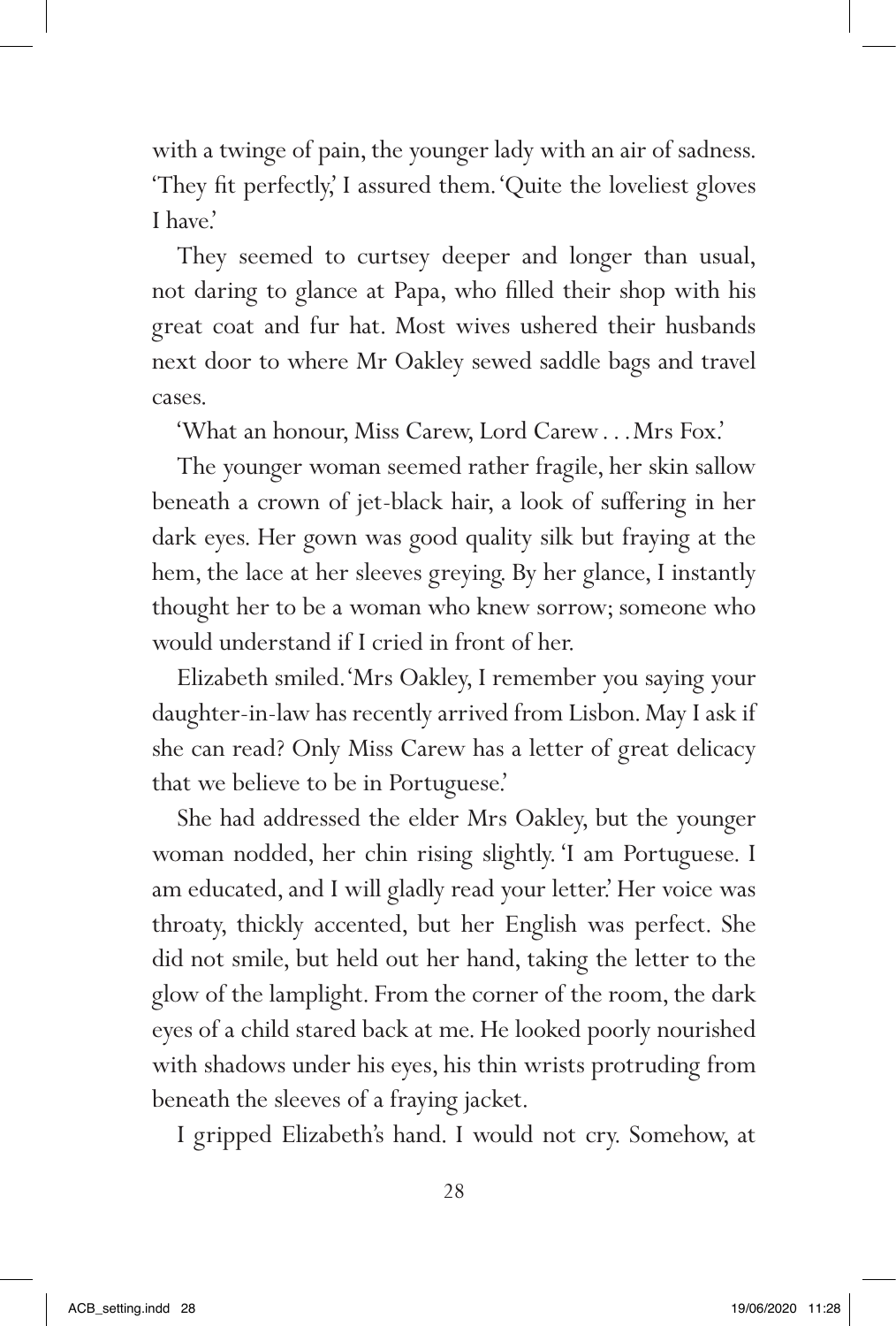some time, I would visit Edmund's grave in the Convent of the Sacred Heart, and bring back the cross that had hung above him. I would take it to his family seat and lay it next to his father, Sir Richard Melville, fifth baron of Pendowrick Hall. I would collect some earth from his grave and carry it home in a casket.

Elizabeth's hand tightened round mine. The young woman was taking her time, reading the letter carefully. She had extraordinarily high cheekbones, blood-red lips and heavy black brows. She was beautiful; mournful, but beautiful.

'The letter is finished by one of the nuns. Miss Carew, may I suggest you sit down?' She waited while Mrs Oakley drew up a chair for me. 'The man writing the letter did not die. . .he was forcibly taken by Portuguese sailors. Irmã Marie says the Convento do Sagrado Coração de Jesus is frequently raided by ships searching for crew. Their convent is situated close to a beach and ships often anchor there in the sheltered water. The sailors row ashore and capture any man they can find. She says she watched them drag *Senhor Melville* across the sand and throw him into their boat together with the provisions they had plundered. She says they are powerless to stop them – they can only barricade themselves into a locked room and pray the lock holds.'

The room was spinning. I heard the faint jangle of a bell, felt a blast of icy air. Luke stood in his heavy overcoat. 'Oh, I see you've got here first. . .I've just been told a lady in this shop speaks Portuguese. Amelia, are you all right? Lord Carew, please, allow me. . .'

I felt myself lifted in strong arms, heard the distant babble